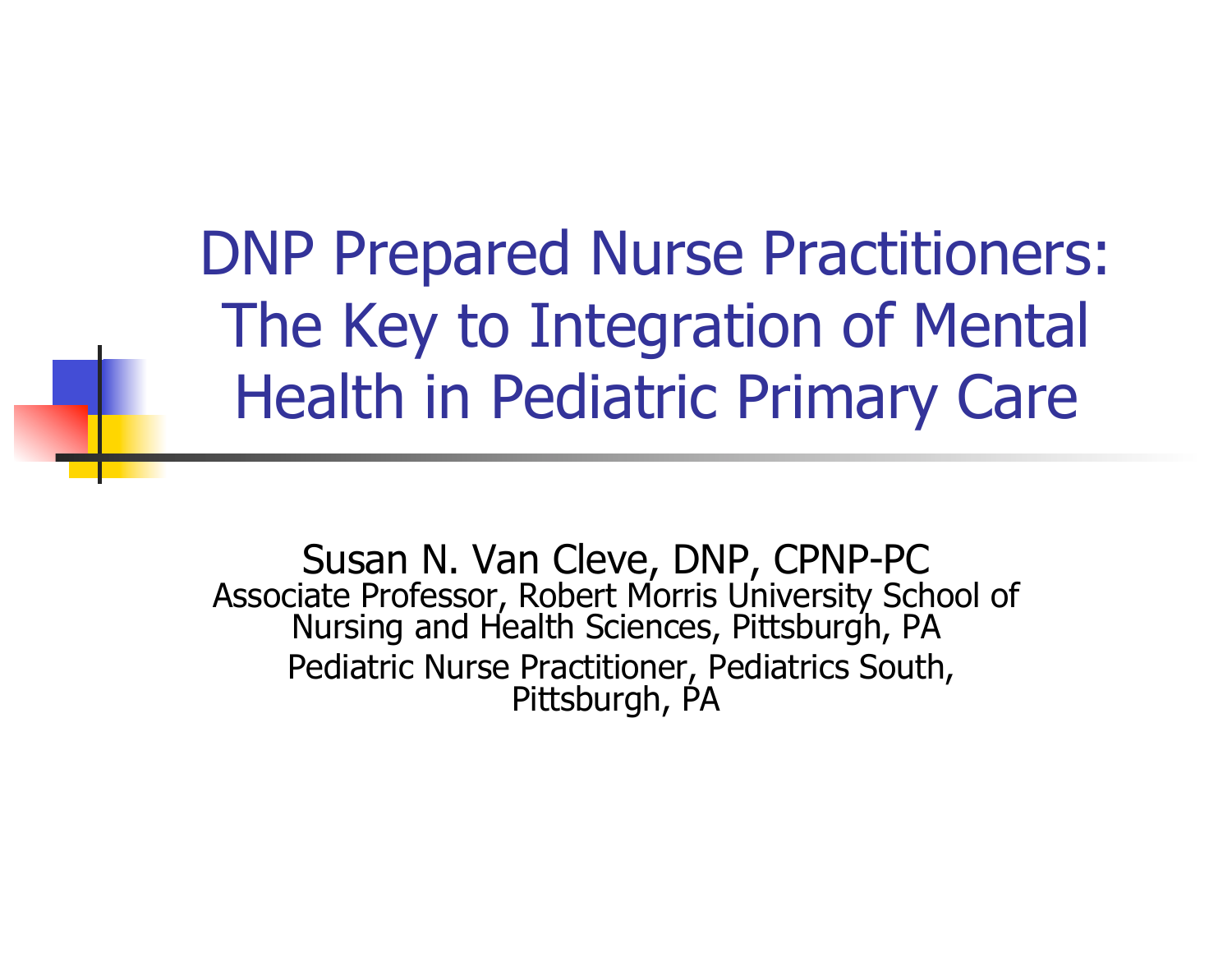#### Acknowledgements

■ Sheree Shafer, MSN, CRNP, FNP-BC, PMHCNS-BC- Co-Investigator

#### Dr Judith Kaufmann

- **Pediatric Nursing Certification Board**
- Elizabeth Hawkins-Walsh PhD, CPNP
- **The NAPNAP Foundation**
- **The Fine Foundation**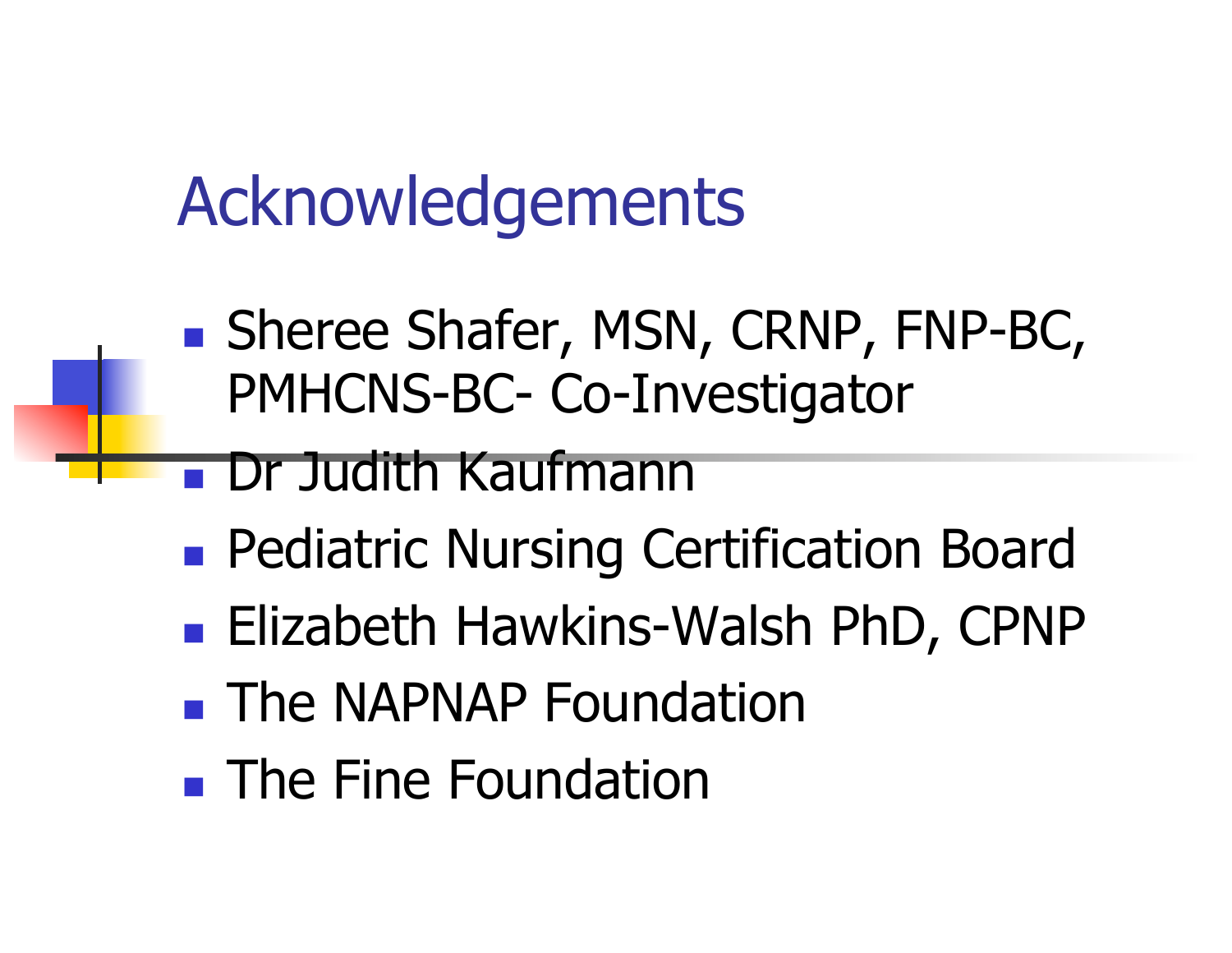#### Personal Background

Previous experience in:

- **Nurse practitioner (NP) education**
- **Practice in developmental disabilities and** mental health-currently developing specialty in pediatric primary care
- **Professional NP organizations local, state &** national levels
- **Involved on expert panel for certification**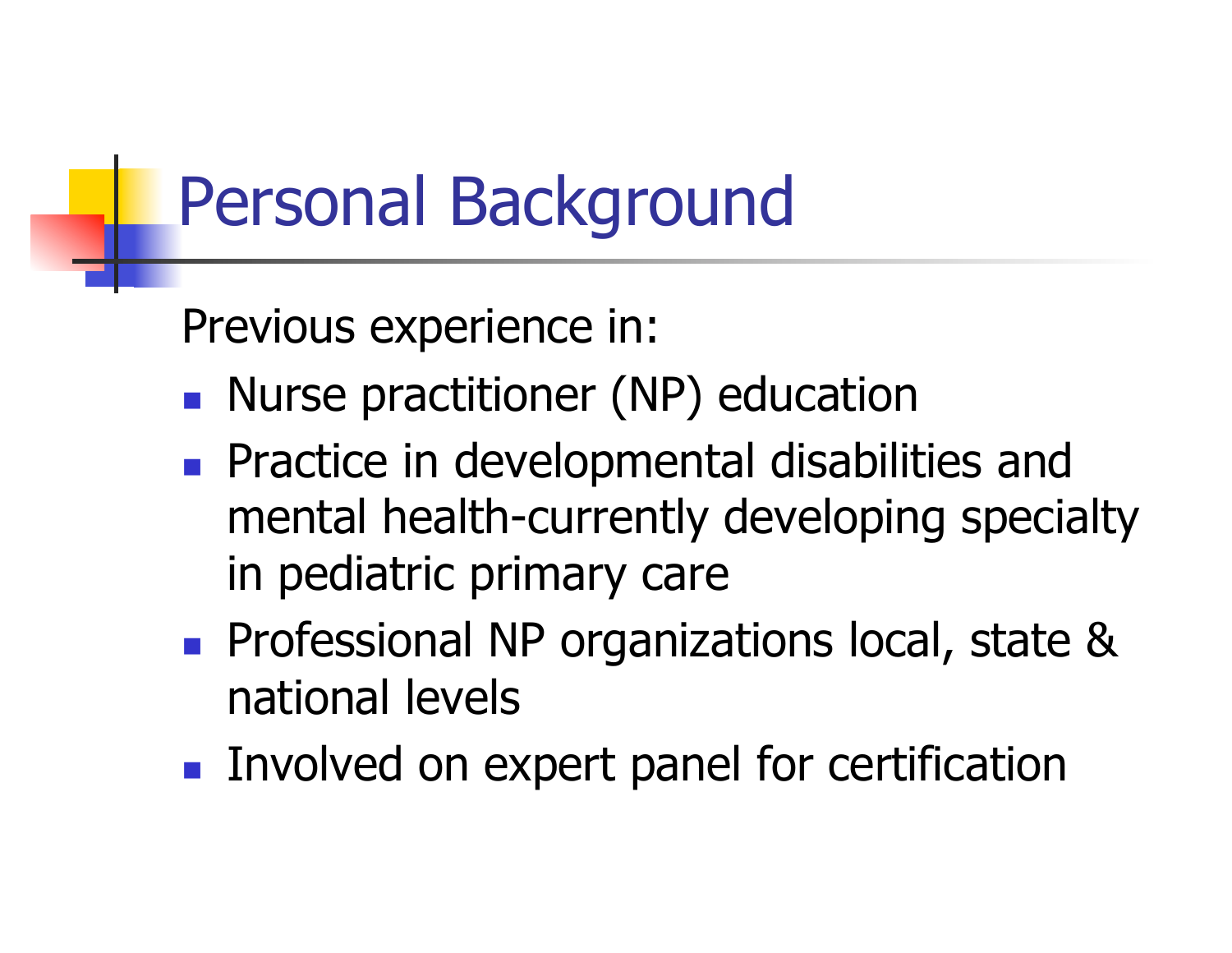## State of Mental Health Care, 2010

- **National recognition of the need for** integration of MH into primary care
- 1:5 children require MH intervention
- 10-15% have a significant MH disorder
- 50% of MH disorders begin by age 14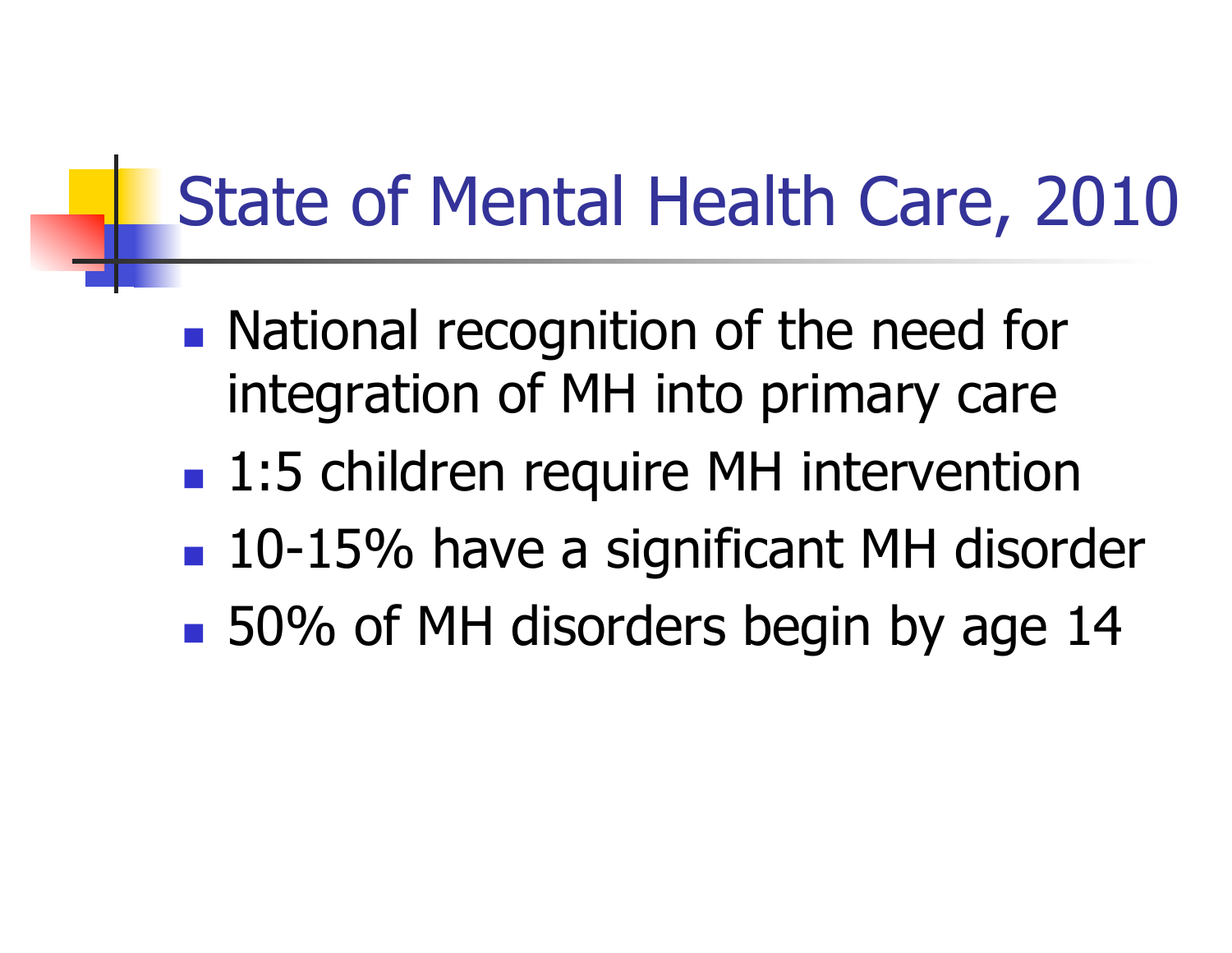# State of Mental Health Care, 2010

- **Few child psychiatrists available**
- **Inadequate preventive services**
- **Figure Fragmentation of services and care**
- Children from low income families/ underserved have decreased access
- Stigma of behavioral/MH care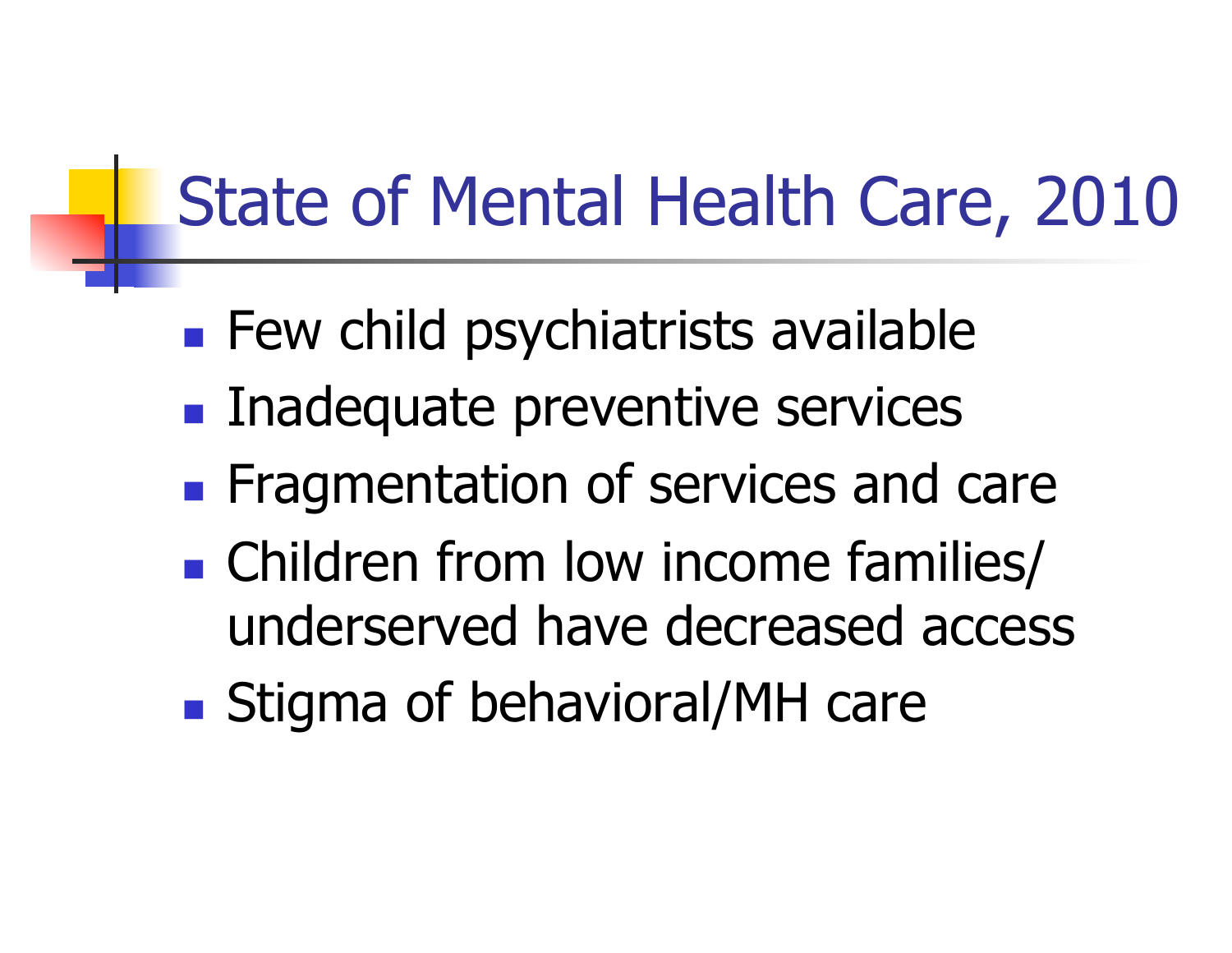#### State of Mental Health Care, 2010

■ Surgeon General has urged PCPs to increase responsibility for meeting common behavioral and MH needs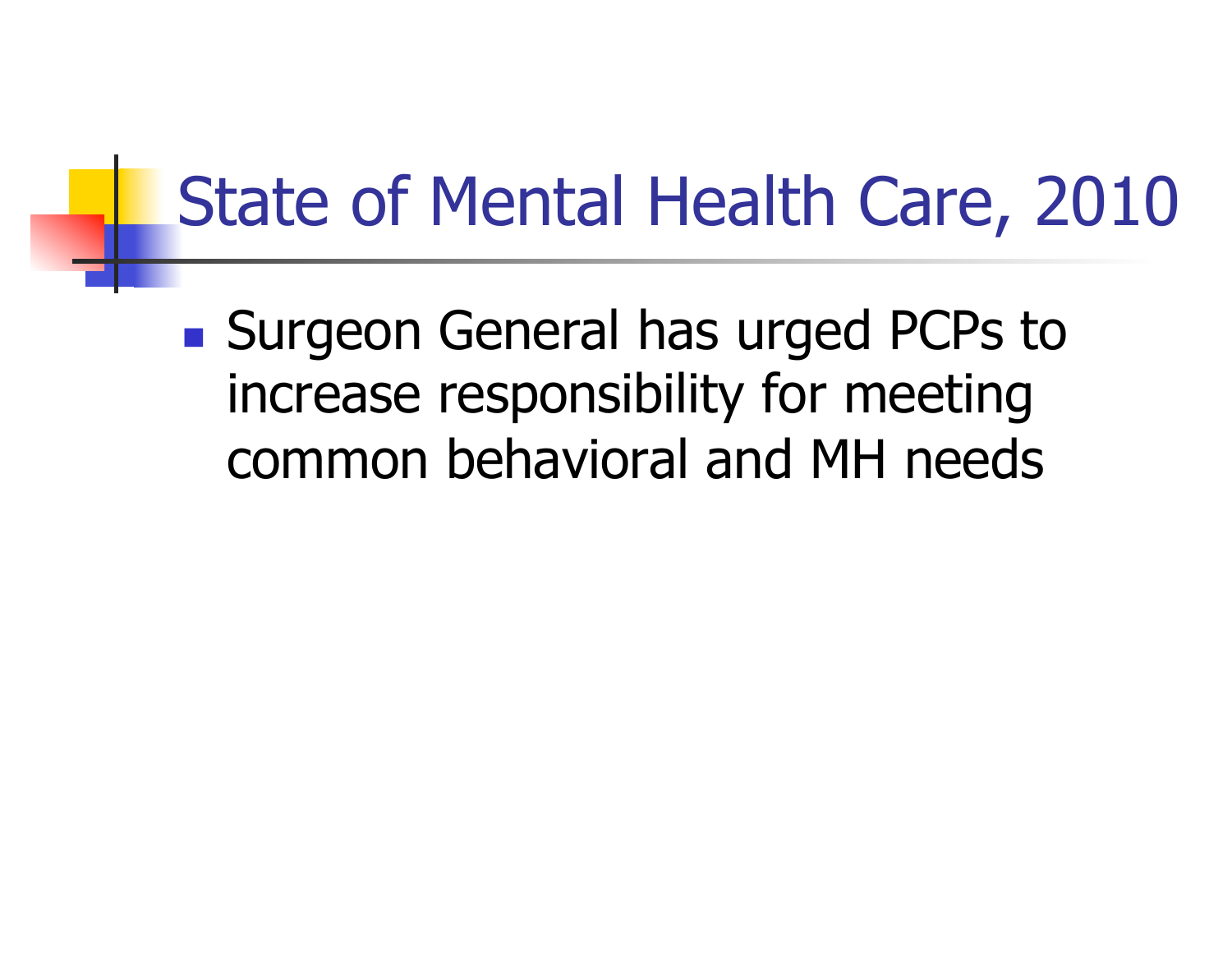## Challenges to Providing MH Care in Primary Care

- Segregated systems of behavioral health and primary care
- **Limited MH training of PCPs**
- **Time required to assess & treat MH** disorders
- **Treatment requires expertise** 
	- **standardized measures**
	- **psychopharmacotherapeutics**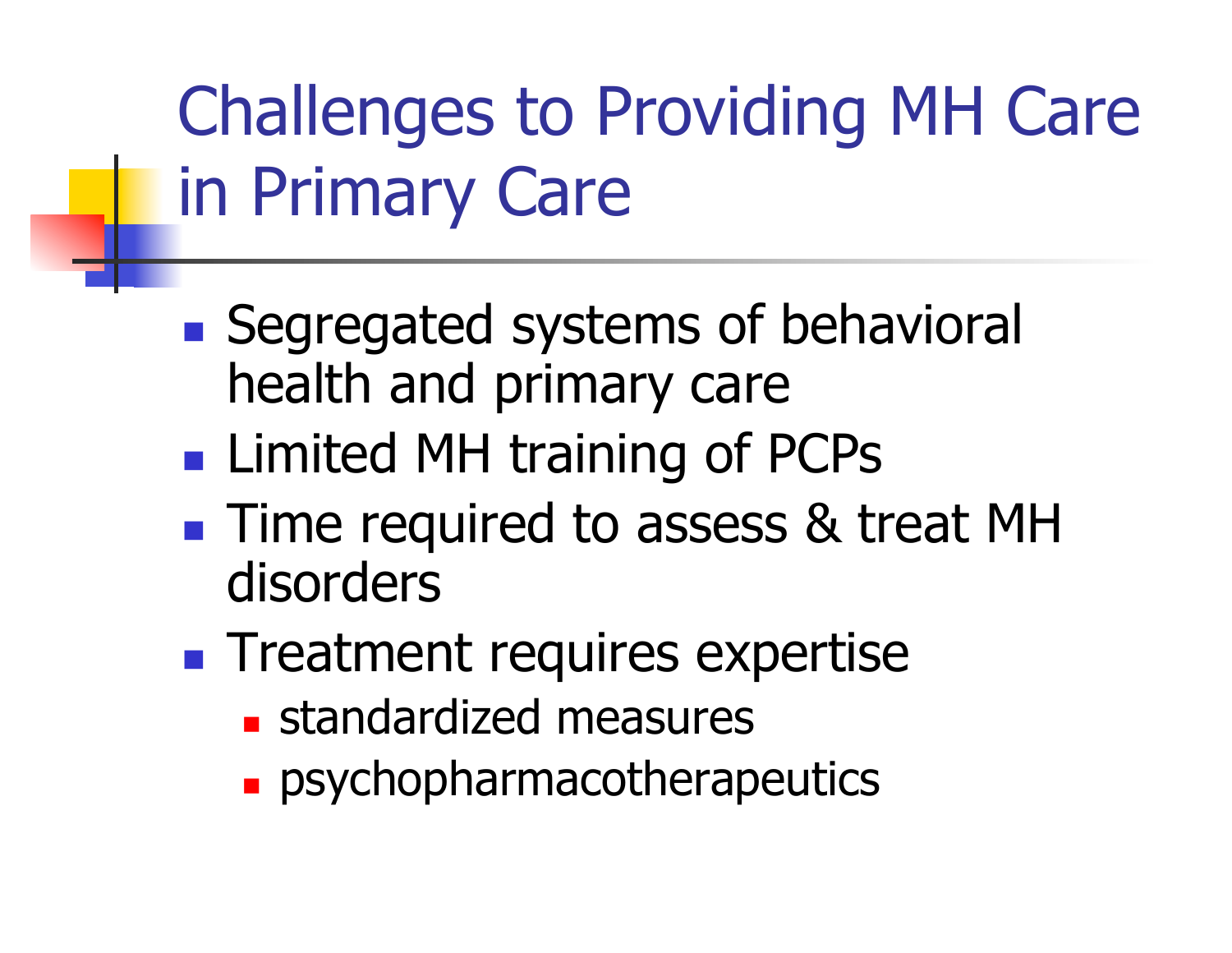# **Challenges**

- Billing and coding rules/regulations limit reimbursement for MH services provided by PCPs
- **Inconsistent communication between** PCP and MH provider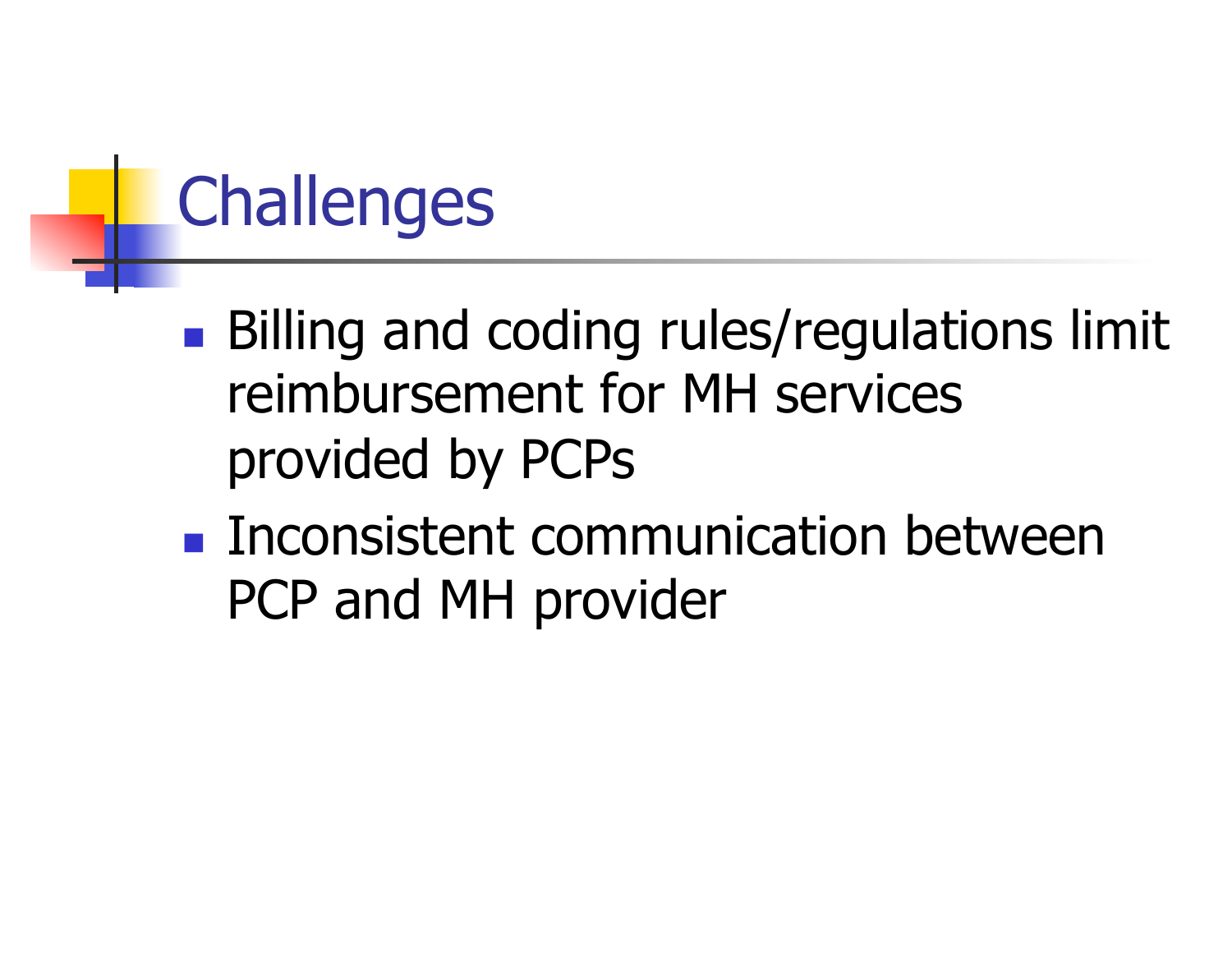Advantages to Providing MH Care in Pediatric Primary Care

- **PCPs have established relationships with** children & families
- Care is geographically accessible
- Standard of care includes:
	- **Screening**
	- **Early identification & intervention**
	- **Counseling & education**
	- **Coordination of care & comprehensive care**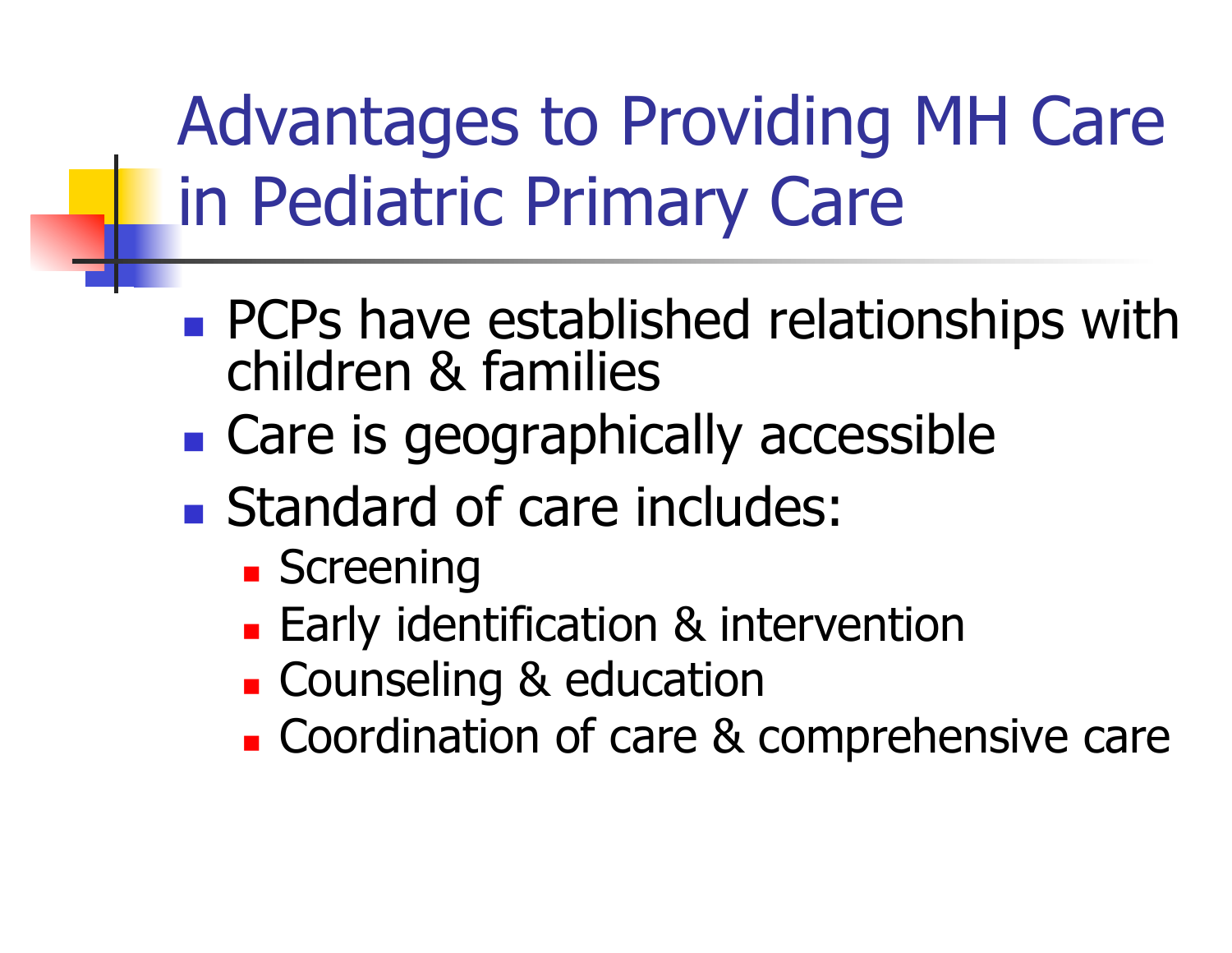#### Advantages

- **Pediatric health care/medical home is: Example 1-** Family-centered, coordinated and collaborative
	- **Addresses the child as a whole**
- **Eliminates stigma associated with MH** referrals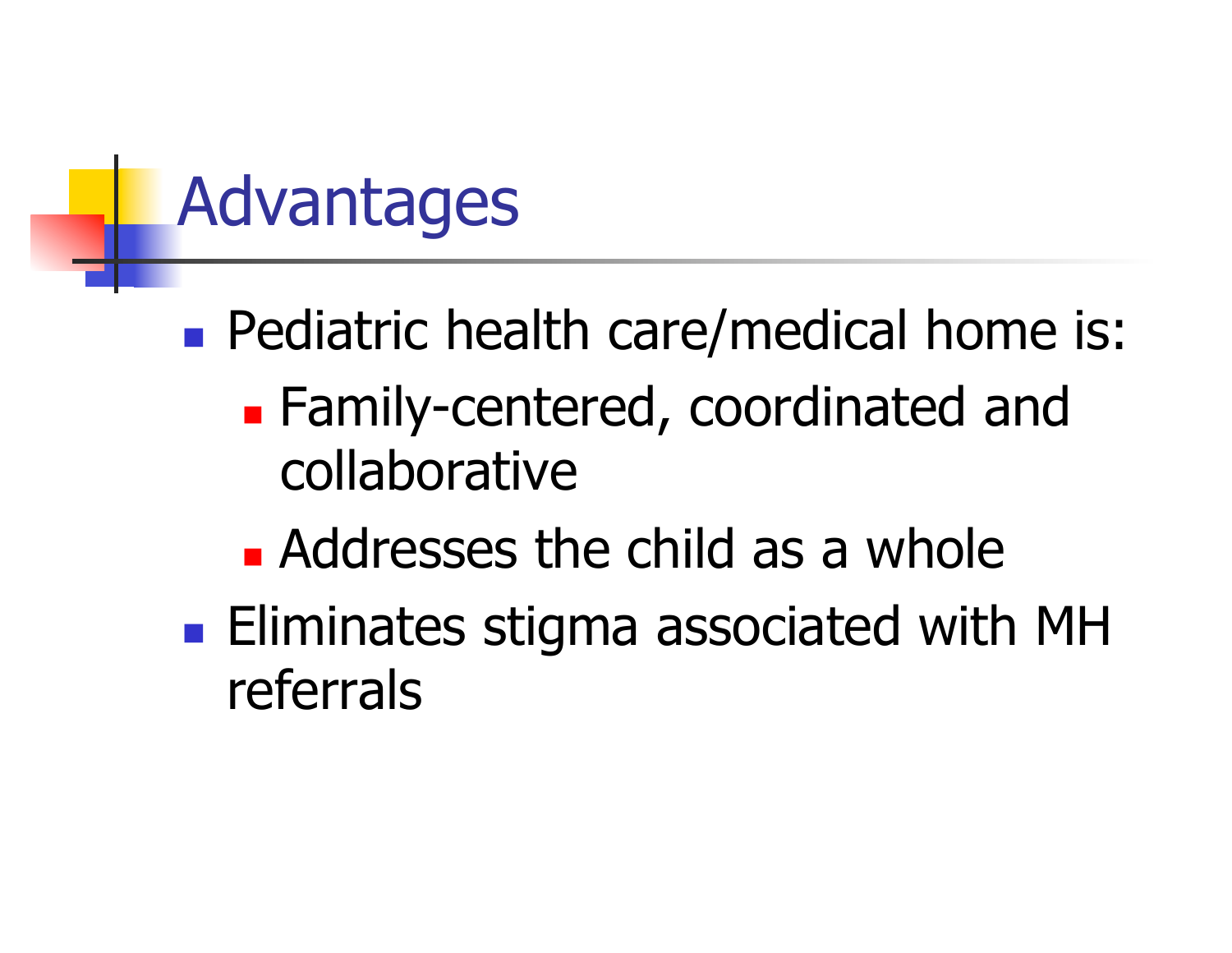#### Models of Integrated Care

**Addressing Mental Health Concerns in Primary Care:** A Clinician's Toolkit (AAP, 2010) and Strategies for System Change in Children's Mental Health: A Chapter Action Kit (AAP, 2007)

Both developed to assist in integration of mental health into pediatric primary care

- **Initiatives include:** 
	- Shared office space with MH counselors
	- Educational programs for PCPs
	- Enhanced education during pediatric residency
	- **Telepsychiatry**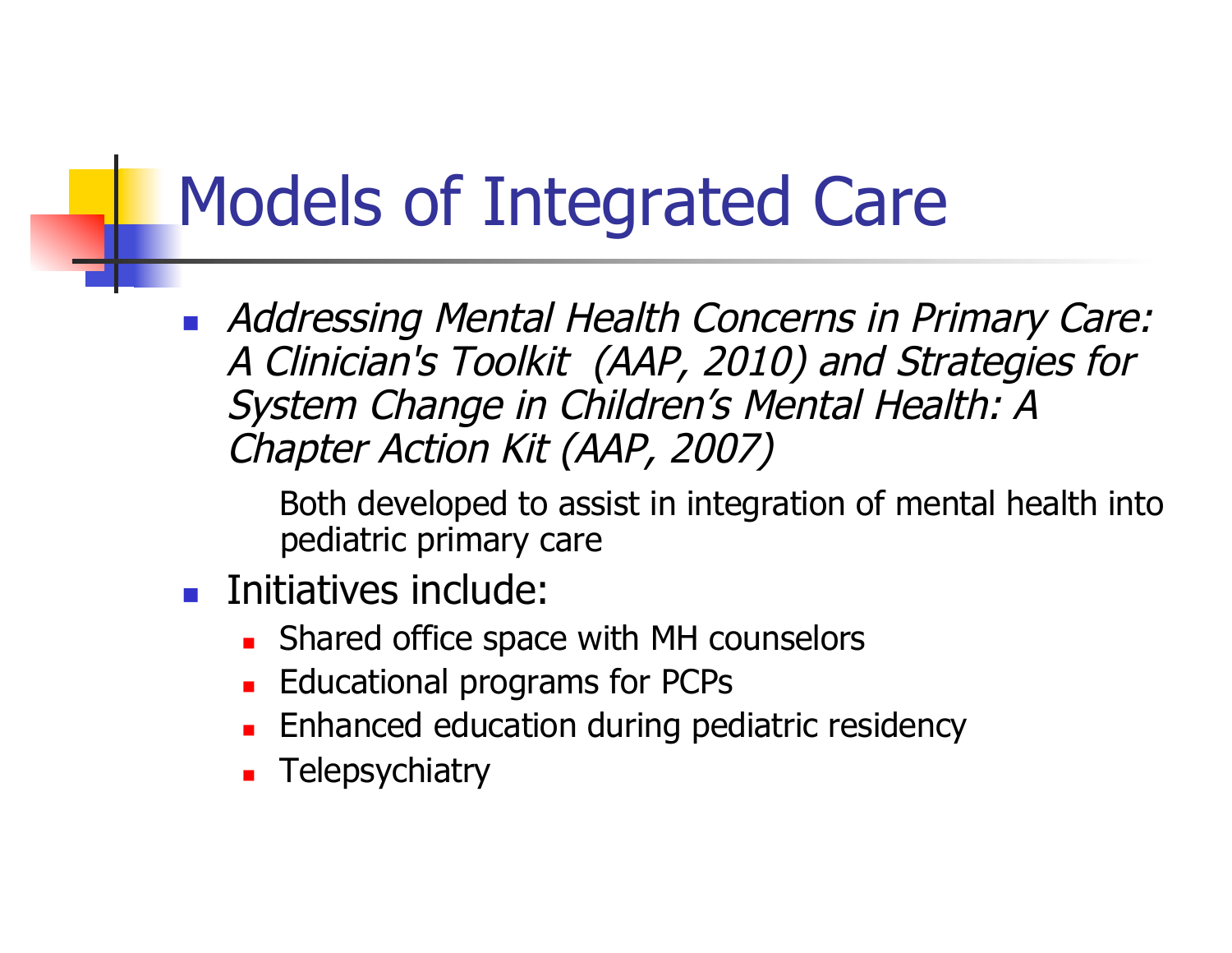#### Models of Integrated Care

Strategies to Support the Integration of Mental Health into Pediatric Primary Care: Issue Paper by the National Institute for Health Care Management (2009)

#### The three service integration approaches:

- **consultation model: MH experts available by** phone or videoconferencing for consultation
- co-location of services within pediatric practices
- collaborative care model based on the concept of the medical home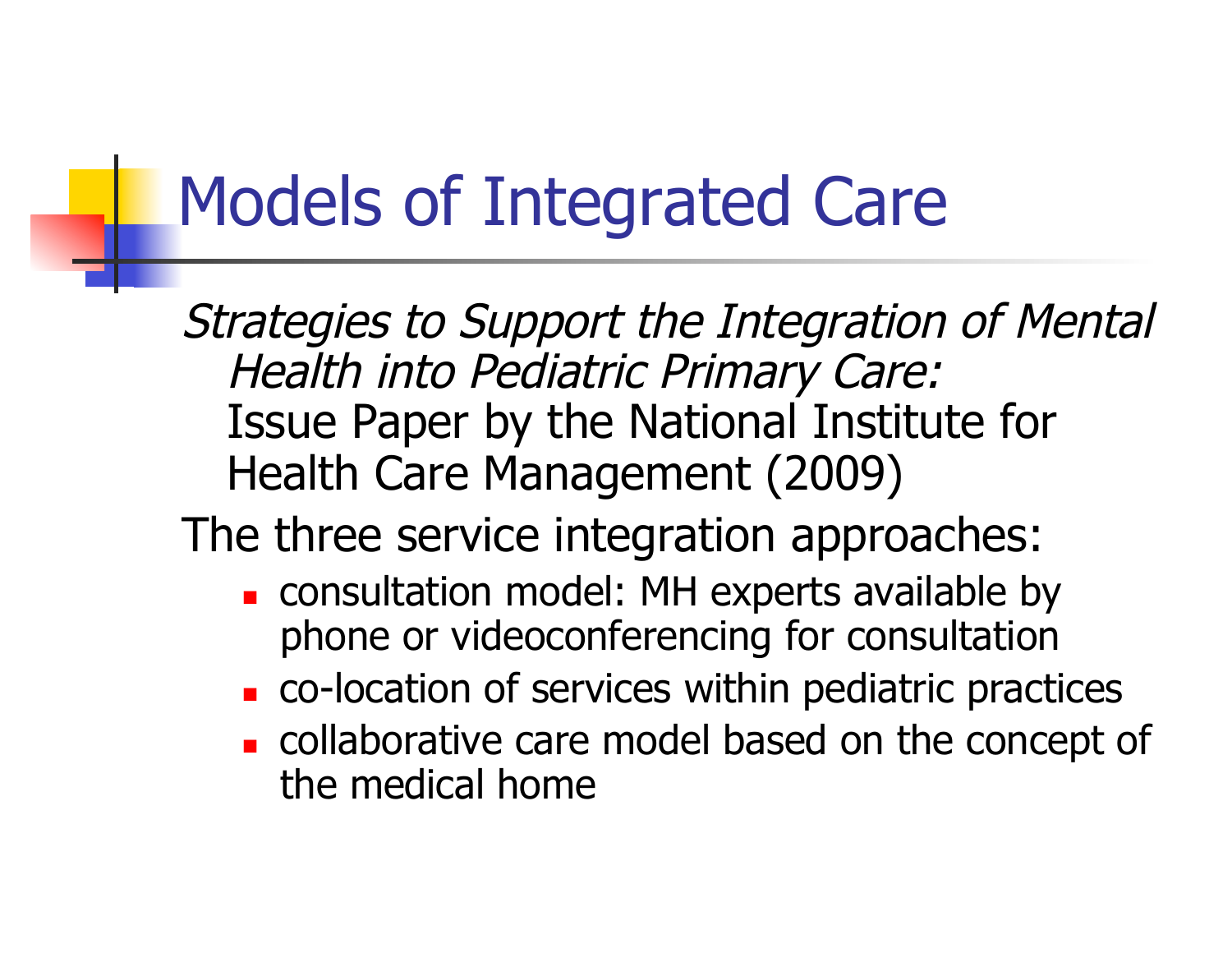#### Models of Integrated Care

- **Role of the NP fits the collaborative** model described by Campo et al
- **This model allows for prescriptive** authority as well as behavioral/medical care from one provider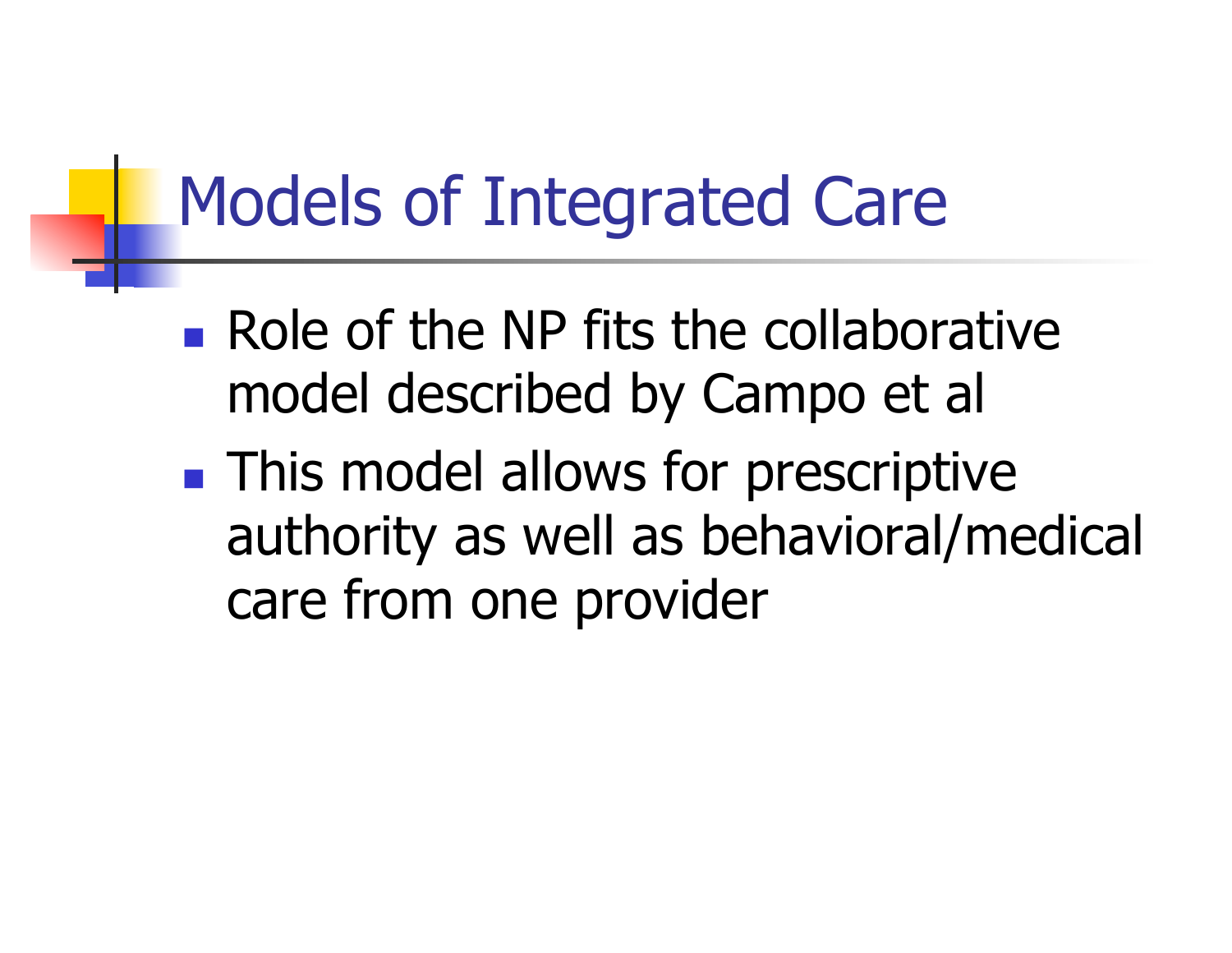## Why DNP Prepared Nurse **Practitioners**

DNP Nurse Practitioners:

- **Notal** View care with a systems perspective
- Have leadership skills to implement programs
- Combine nursing with medical care, emphasize care and cure of patients with a holistic approach
- Scope of practice includes:
	- implementation of interventions and treatments for MH conditions
	- **Providing ongoing monitoring**
	- providing psychoeducation and counseling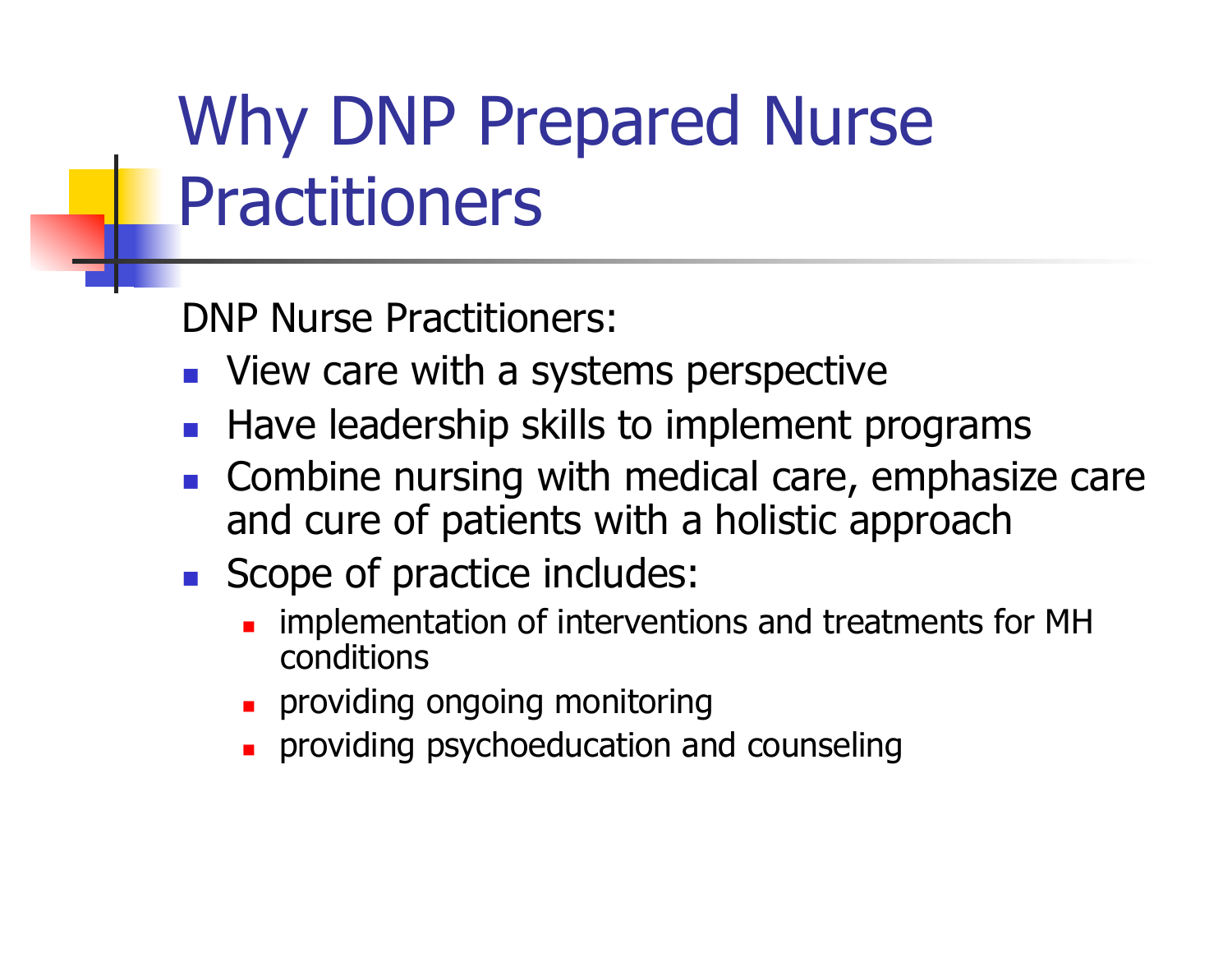Why DNP Prepared Nurse **Practitioners** 

Nurse Practitioners:

- **Have established relationships with** physicians and families
- Often work in inner city/rural areas
- Incorporate pediatric health care/ medical home principles into practice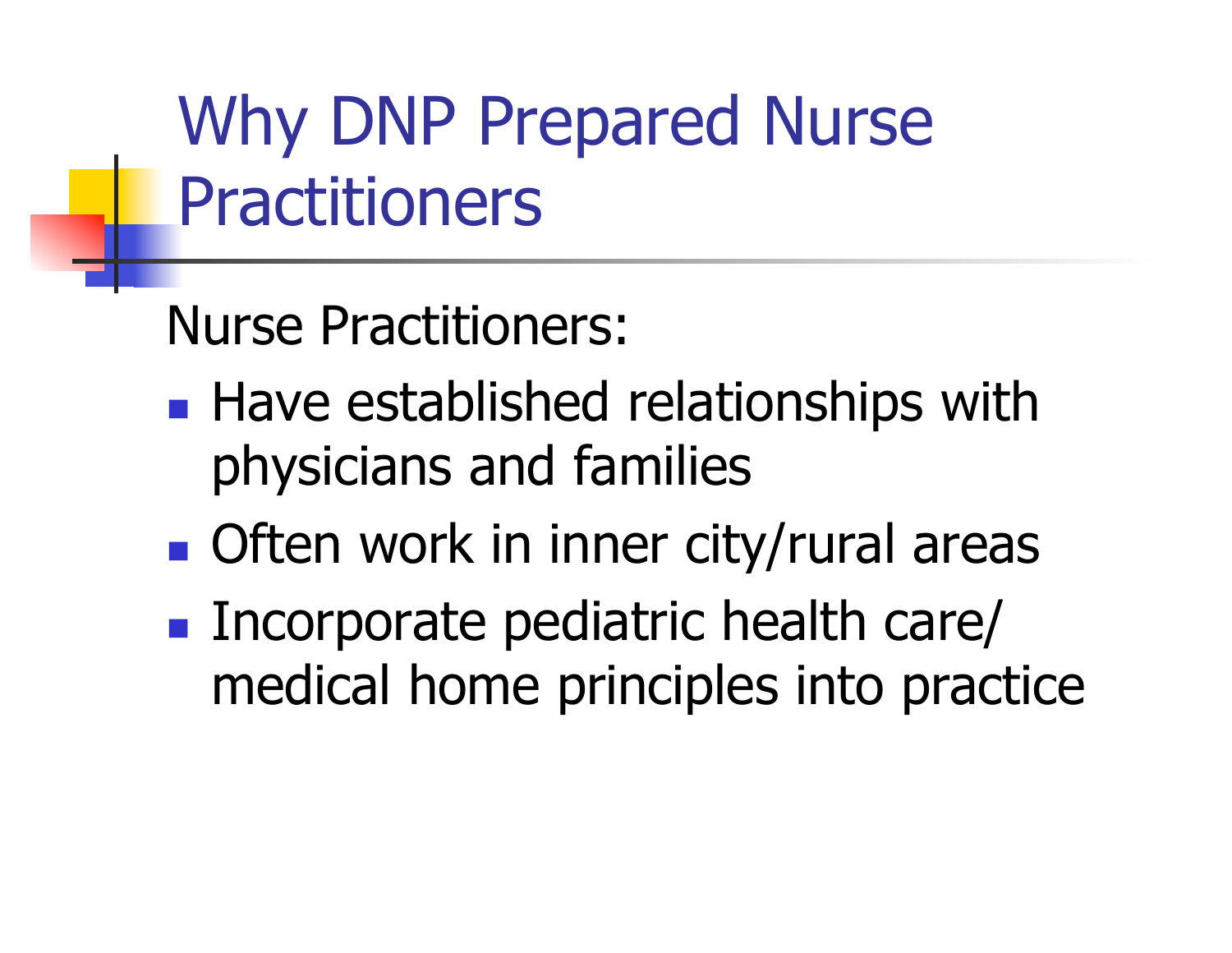#### Why DNP Nurse Practitioners

#### Nurse Practitioners:

- **Offer high quality equal to that** provided by physicians
- **Are safe providers and refer** appropriately to specialists
- Have prescriptive authority/Schedule II
- Cost effective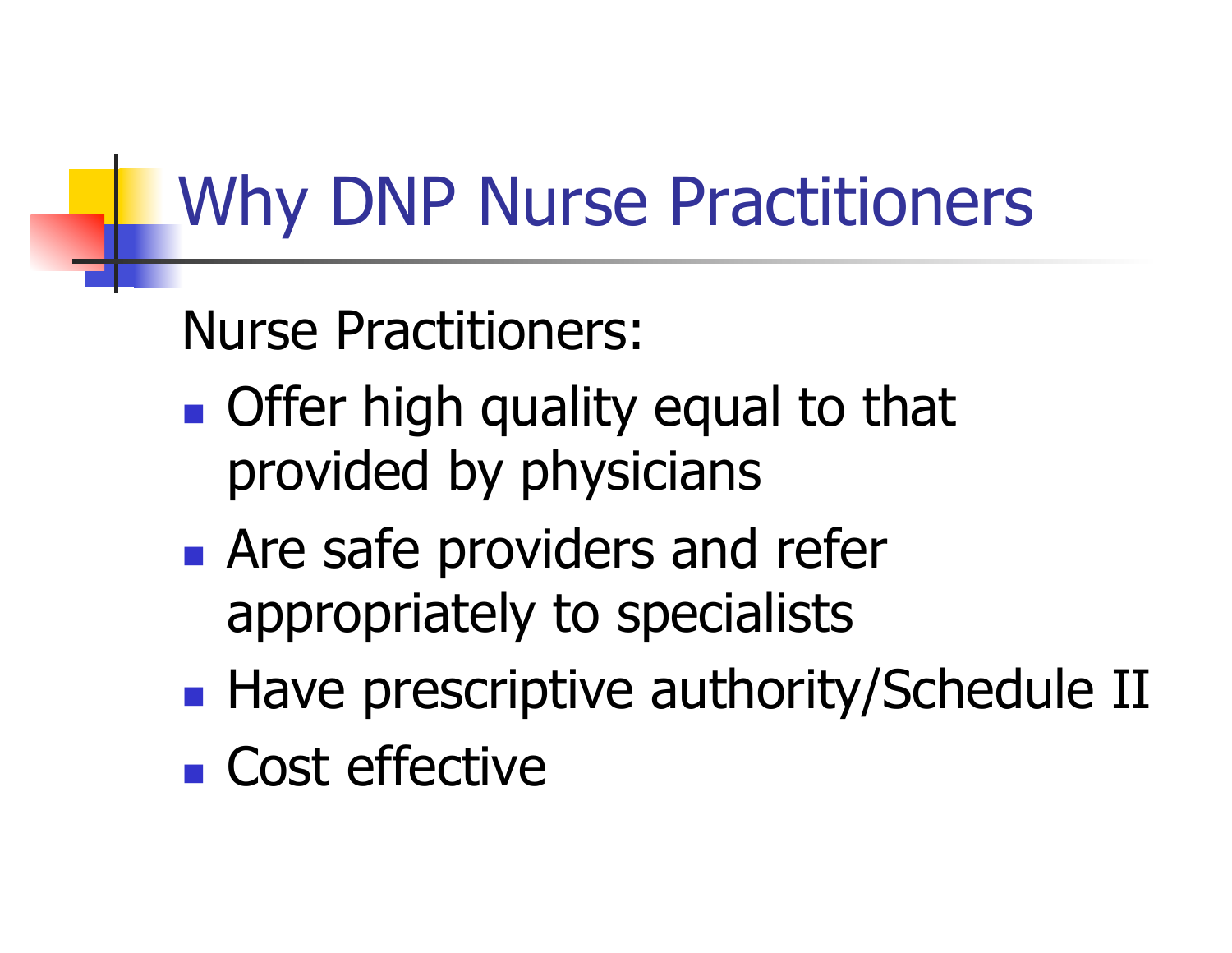#### Why DNP Nurse Practitioners

- With additional training/expertise, DNP/ NPs can meet the need for more MH providers
- DNP/NPs are ideal candidates to develop added skills in evidence based psychotherapies
- Practice is collaborative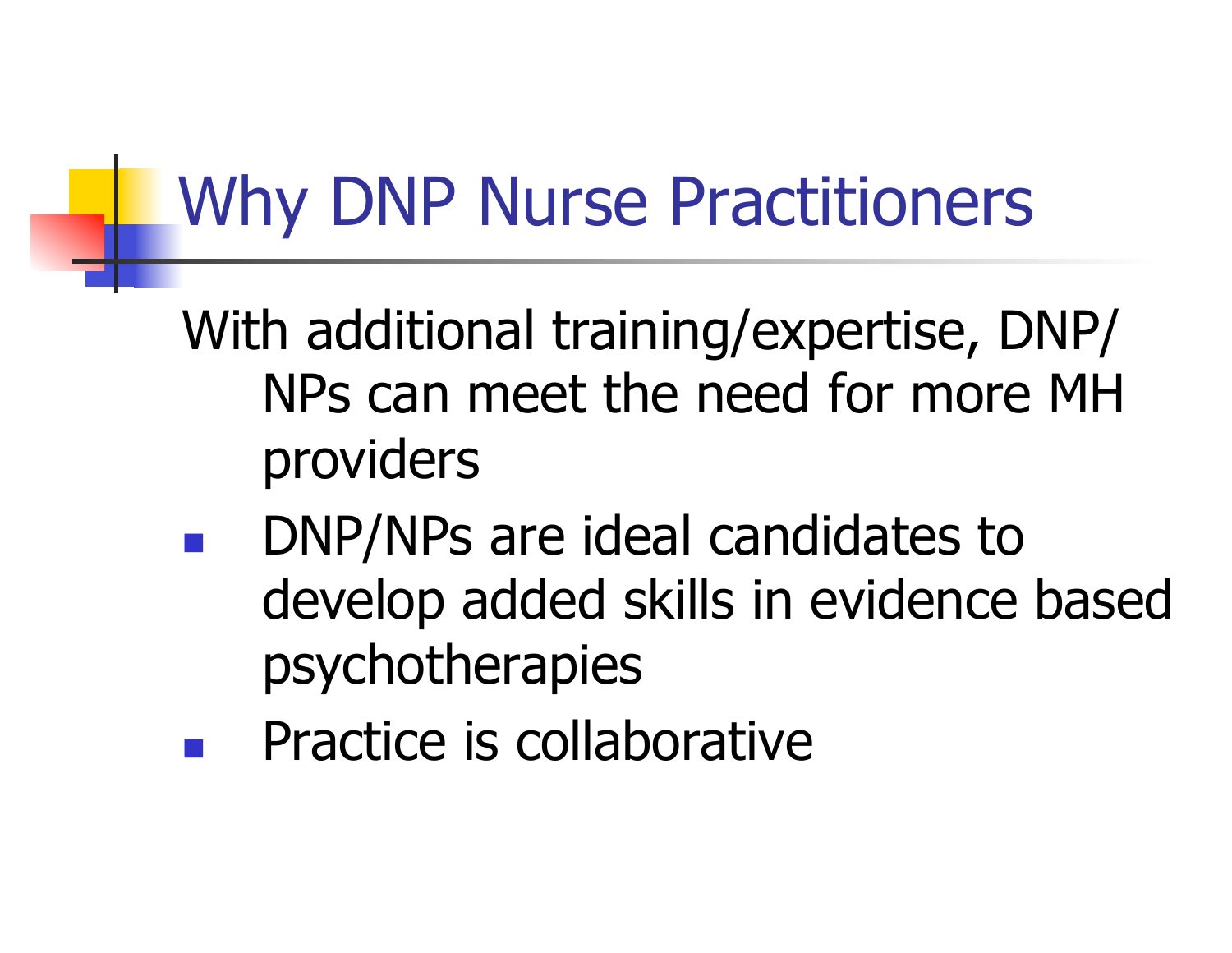#### Development of DNP/NP MH Expertise

**KySS: Keep your children/yourself Safe** and Secure, Program (NAPNAP, 2006) Guide to Mental Health Screening, Early Intervention and Health Promotion (Melnyk and Moldenhauer, 2006)

Developed for NPs in practice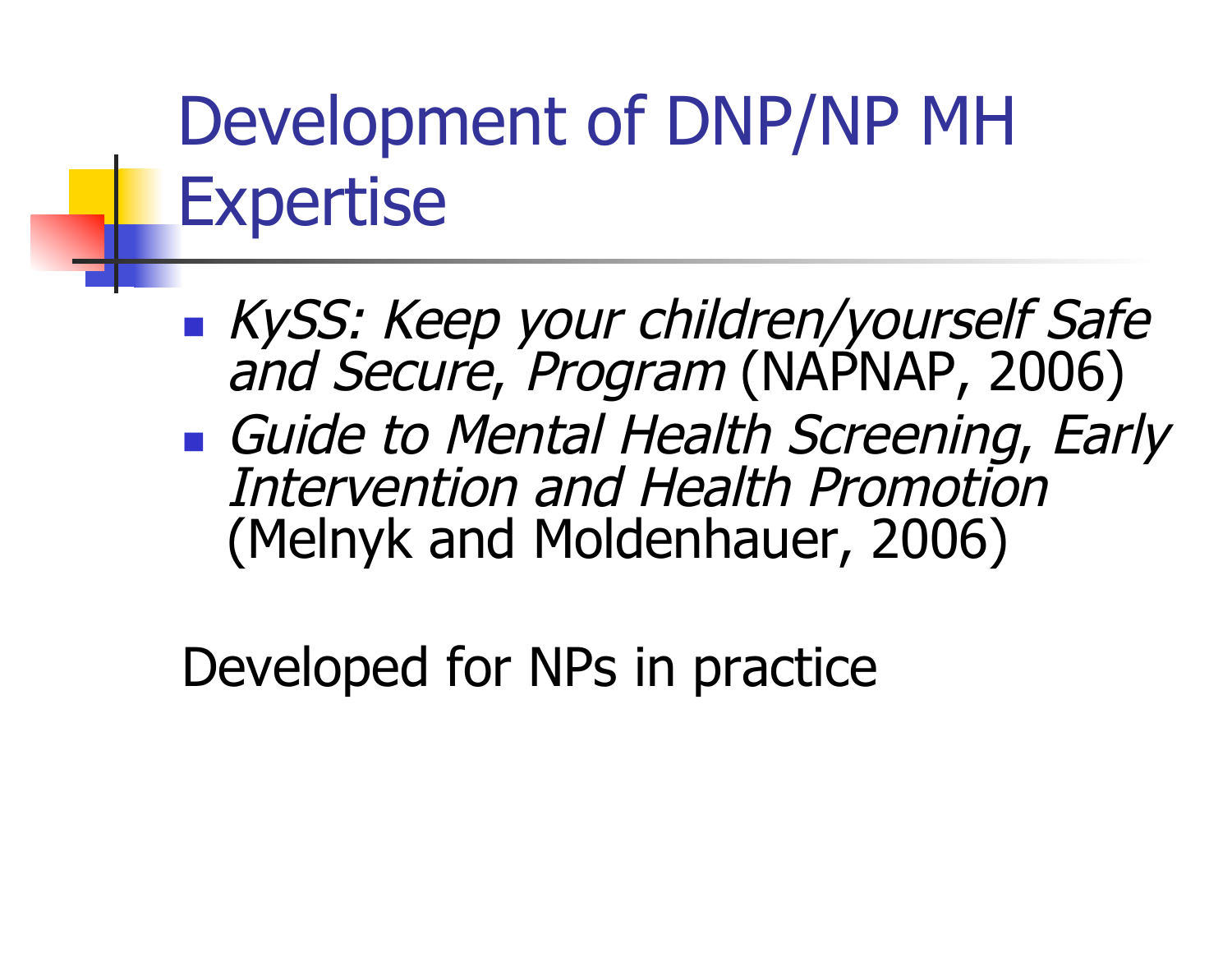## Development of DNP/NP MH Expertise

- **KySS Child and Adolescent Mental** Health Fellowship Online Continuing Education Program, Arizona State **University**
- REACH (Resource for Advancing Children's Health)
- AAP Developmental Pediatrics PREP Program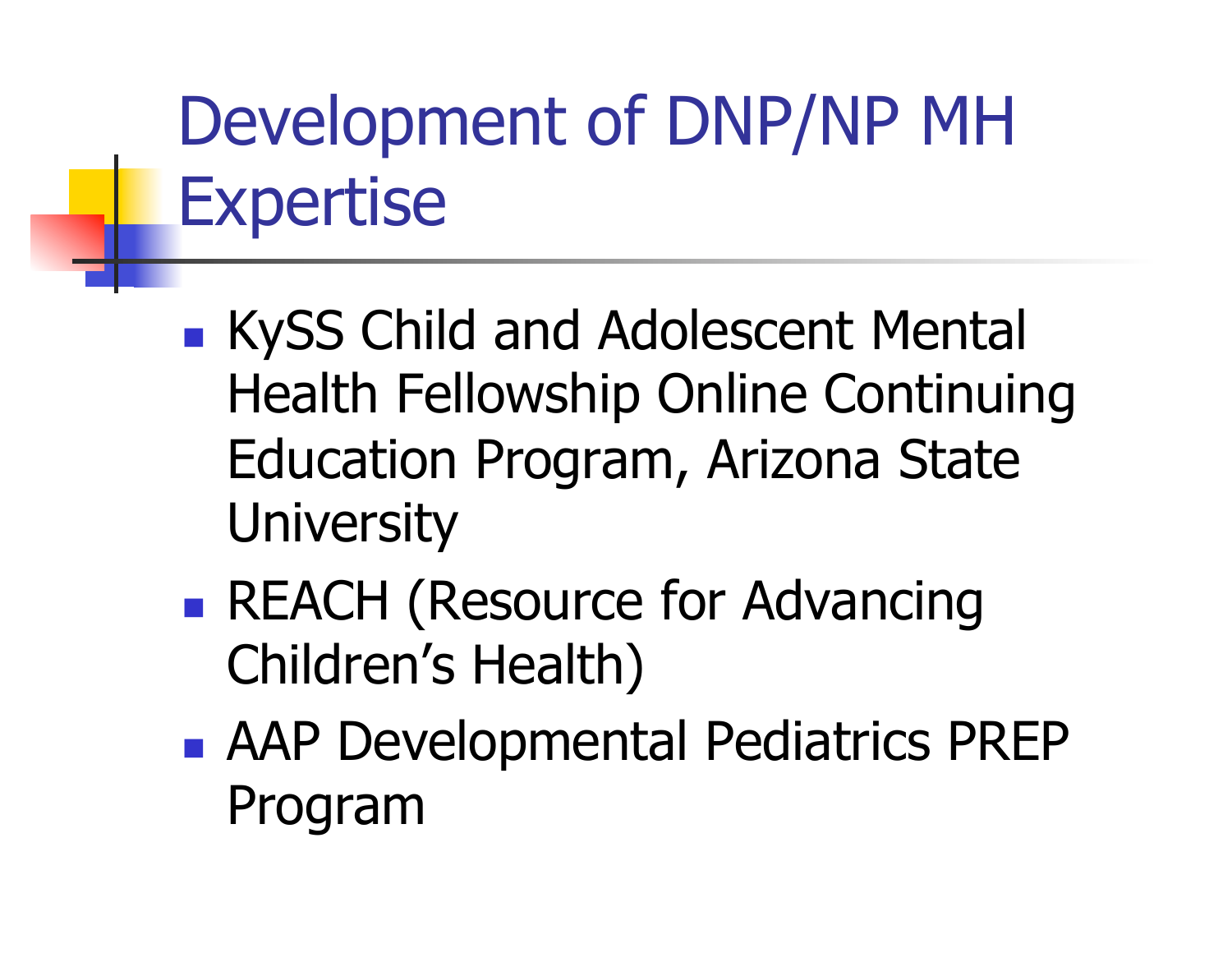## Development of DNP/NP MH Expertise

- National conferences & continuing education programs
- **Association of Faculties of Pediatric** Nurse Practitioners (AFPNP) developed model PNP curriculum to strengthen education of PNP students in MH
- **Development of DNP programs with** curriculum in this area?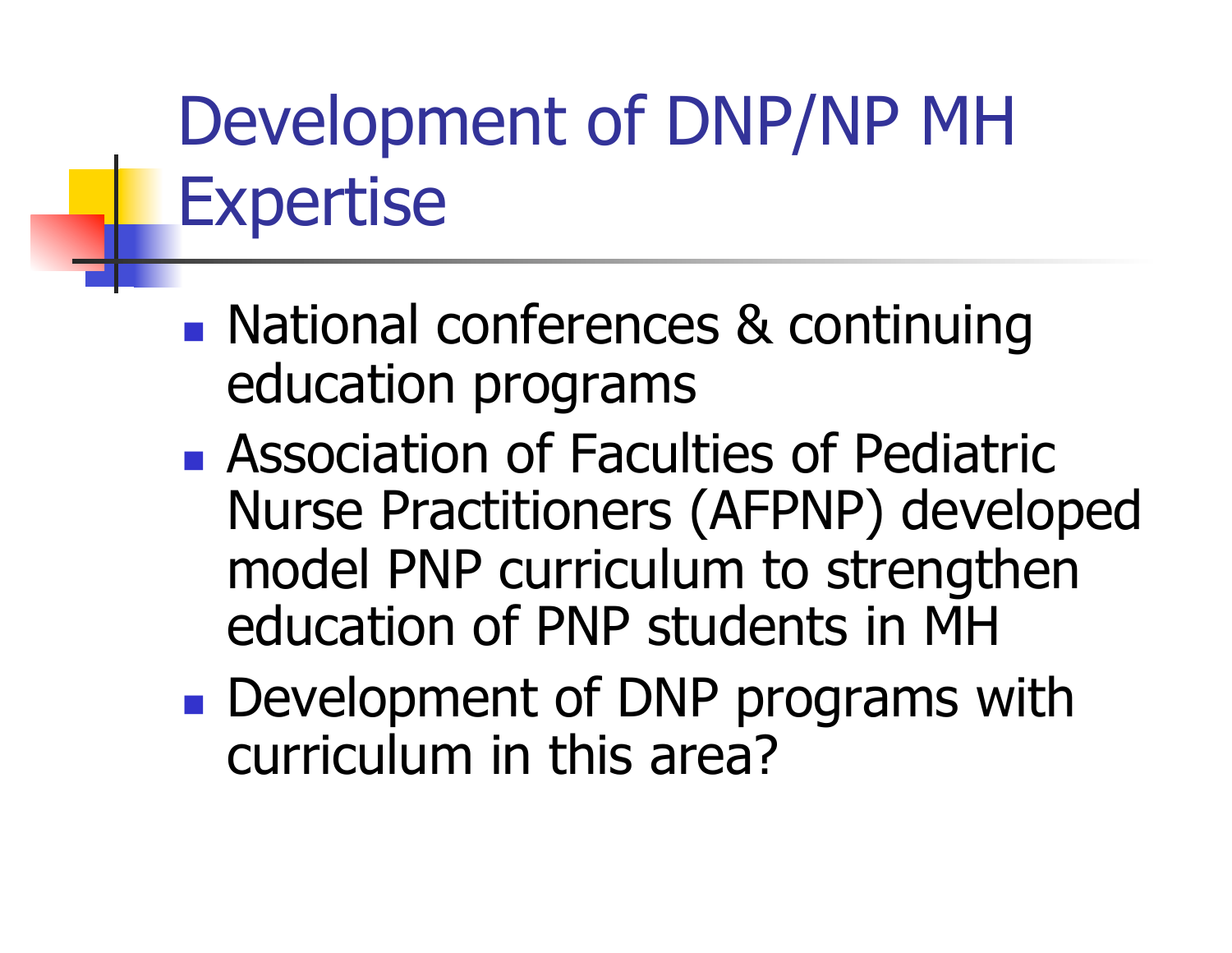## Specialty Certification

Pediatric Nursing Certification Board (PNCB) conducted a needs assessment 2008-09

- **National survey to determine interest**
- Targeted NPs and Clinical Nurse Specialists (CNSs) who provide MH care
- 344 completed the survey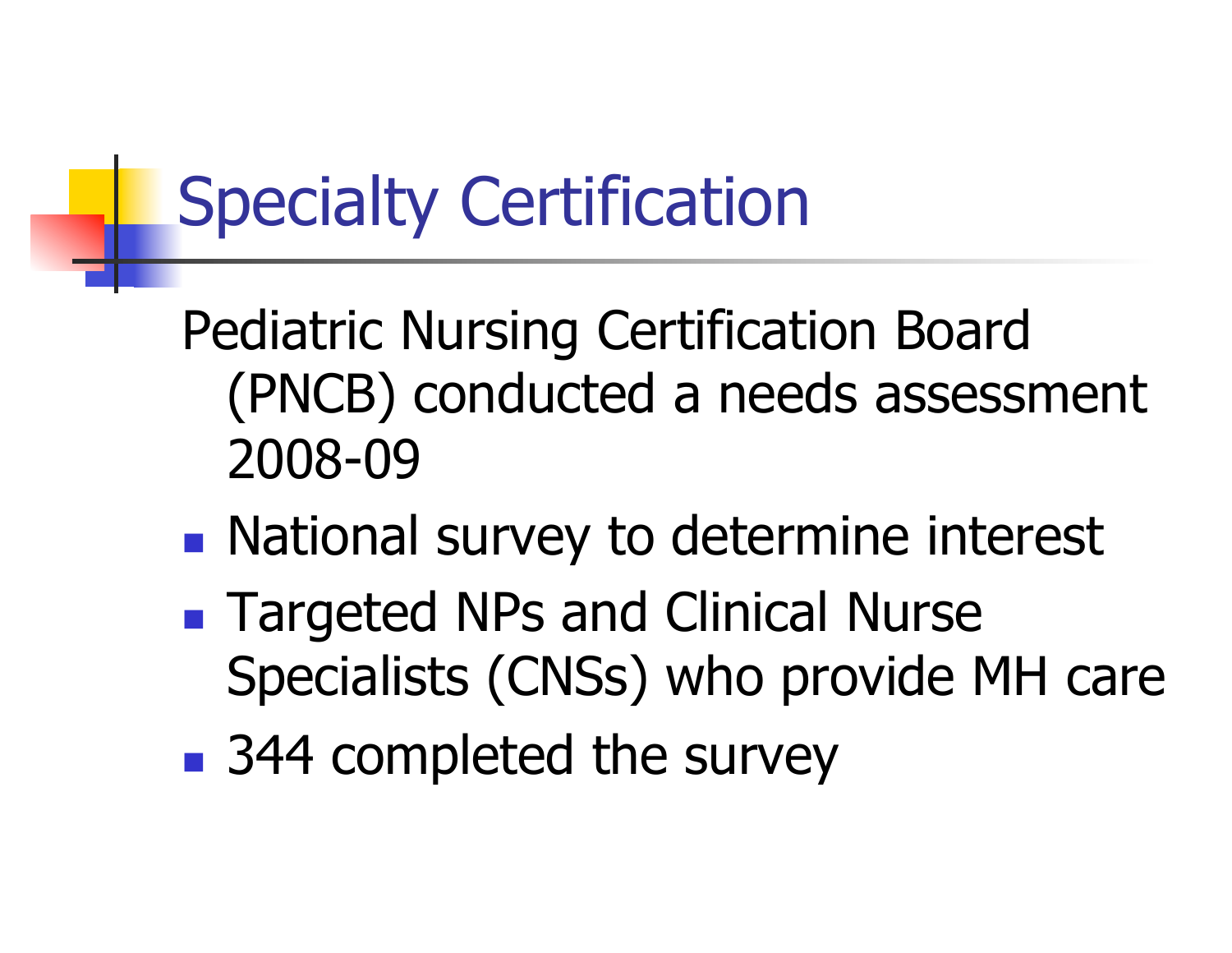# Respondent Demographics

- 63% were Primary Care PNPs in outpatient setting
- 85% were Masters prepared
- **Provided pediatric behavioral/MH care** 15 hrs/week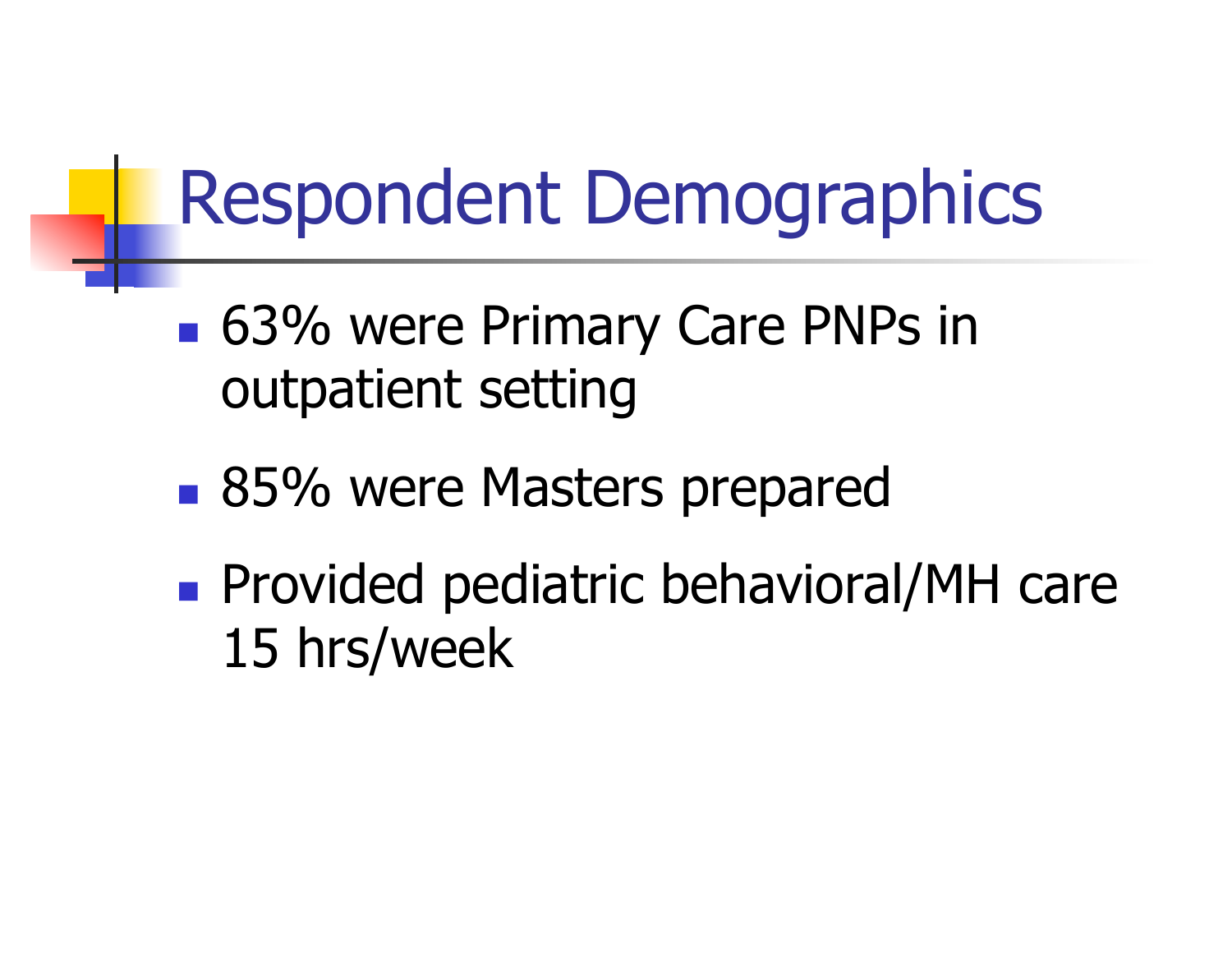#### PNCB Conclusions

- 86% say a specialty certification would add value and enhance recognition of skills and knowledge
- 77% would seek specialty certification
- $\blacksquare$  Item writing for exam now underway
- Specialty Certification Exam 2011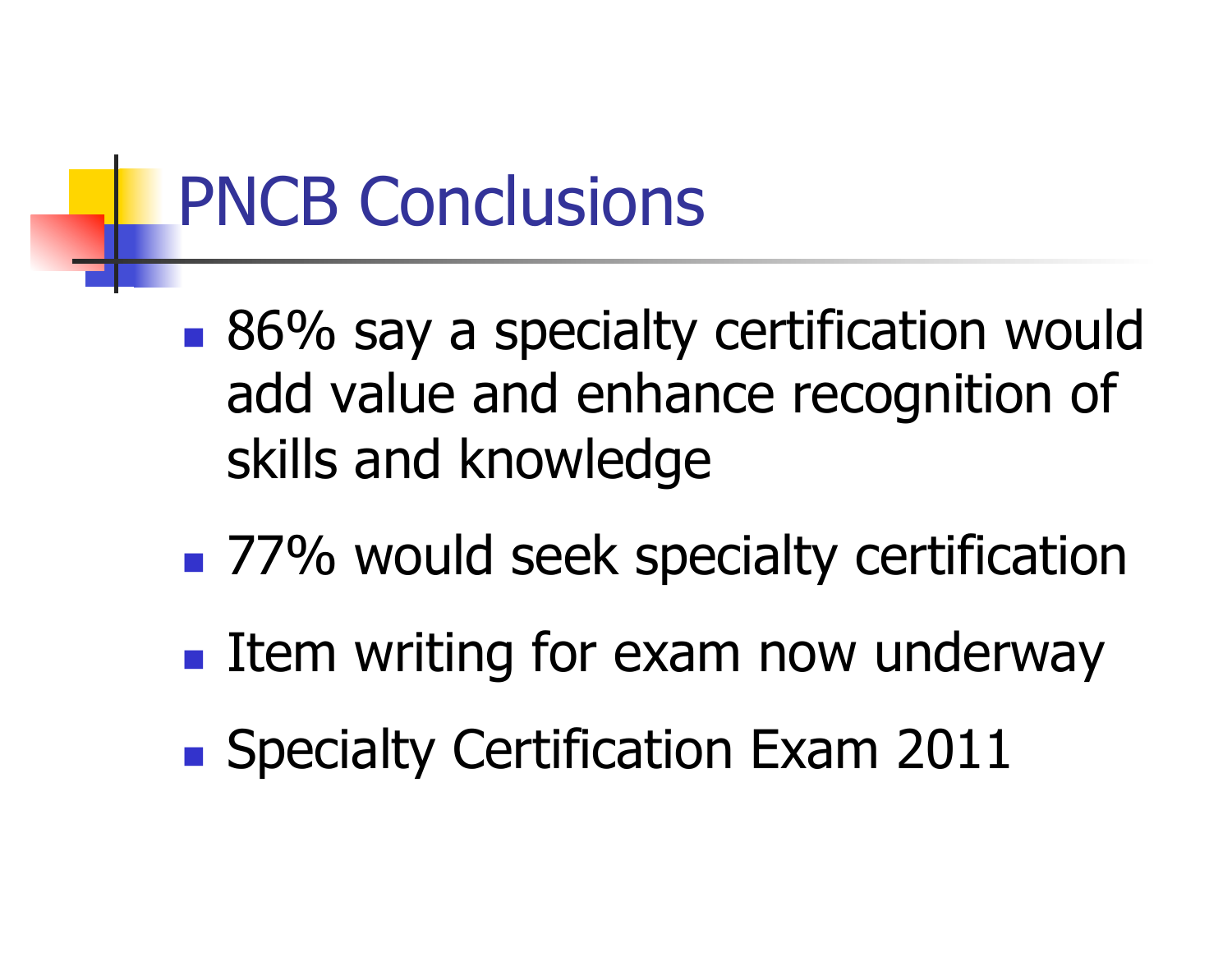#### **DNP Nurse Practitioners: The Key to Integration of Mental Health (MH) in Pediatric Primary Care**

#### **Psychiatrist:**

**Psychiatrist**  Provides psychiatric evaluation & management, especially for complex presentations Prescribes and monitors medication Determines service needs

**Primary Care Primary Primary Primary Primary Primary Primary Primary Primary Primary Primary Primary Primary** Assesses for mental health conditions in primary care setting diagnoses and provide treatment  $\triangleright$  May provide supportive counseling, active monitoring Refers to specialists

#### **DNP NP with additional MH health experience, education & clinical skills:**

 $\triangleright$  Provides assessment, diagnosis, and pharmacologic / nonpharmacologic management of common mental health conditions

 $\triangleright$  Provides brief psychotherapeutic interventions, family, or individual education & counseling in primary care setting **Primary Care Provider:** education & counseling in primary care **Primary Care** 

> Actively monitors and follows children with identified mental health conditions Provides evidenced based, cost effective care

Establishes collaborative relationships with other health care professionals

**Provides Psychologist:**  psychological **evaluations**  $\triangleright$ Provides psychotherapy Evaluates for intensive services Oversees treatment and psychotherapy

**Counselor/Therapist:**  Provides diagnostic

*Counsel* and *Shoote*<br>
evaluations  $\triangleright$ Provides psychotherapy Implements treatment plans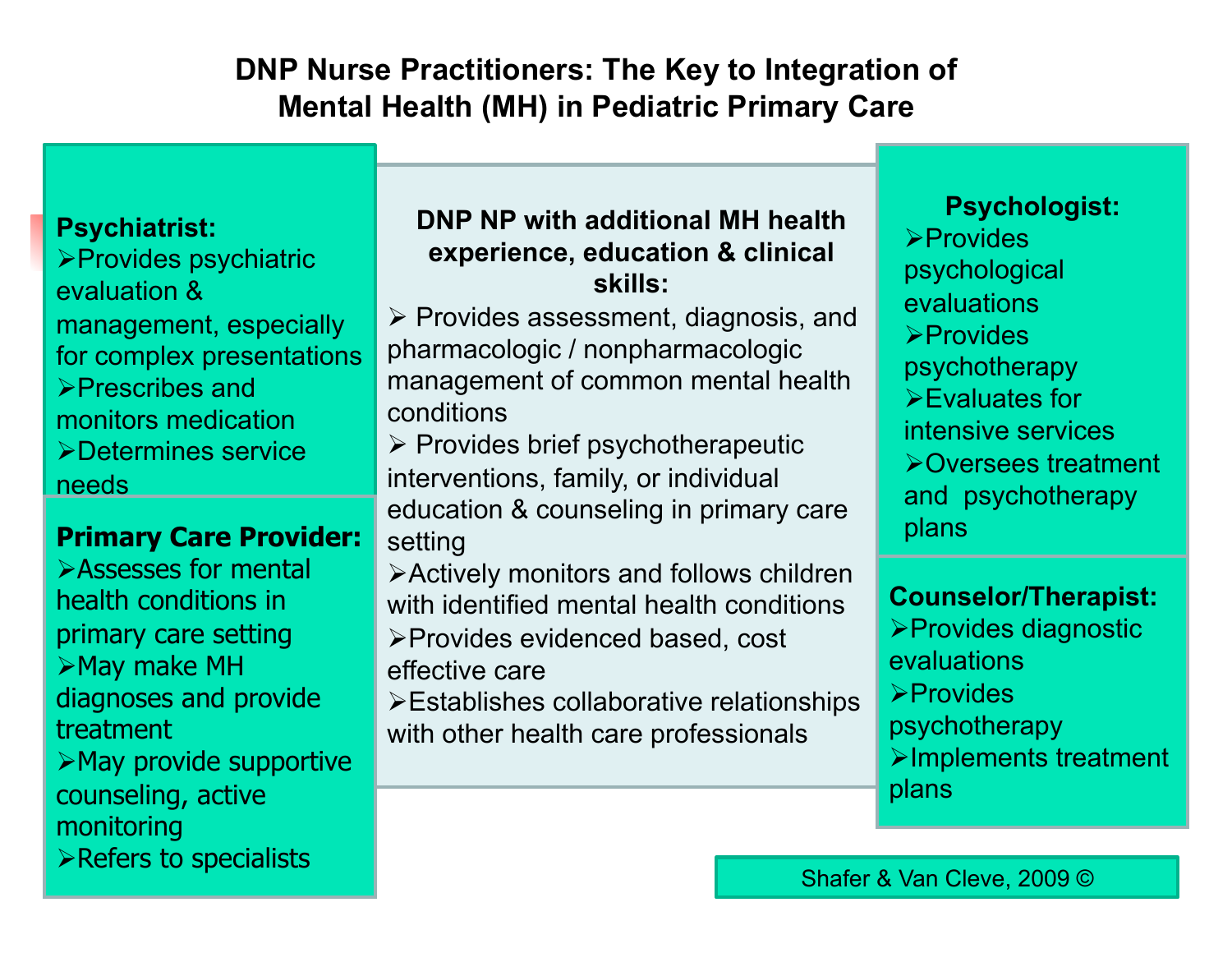#### Conclusions & Recommendations

- DNP prepared P/FNPs are an excellent choice of providers to promote integration of MH into primary care
	- **The need is great**
	- Primary care is the best place to meet the need
	- DNP P/FNPs are ideally suited to deliver MH services with primary care and develop programs
- **Most importantly, children and adolescents in the US** will have new access to quality mental health care within their pediatric health care home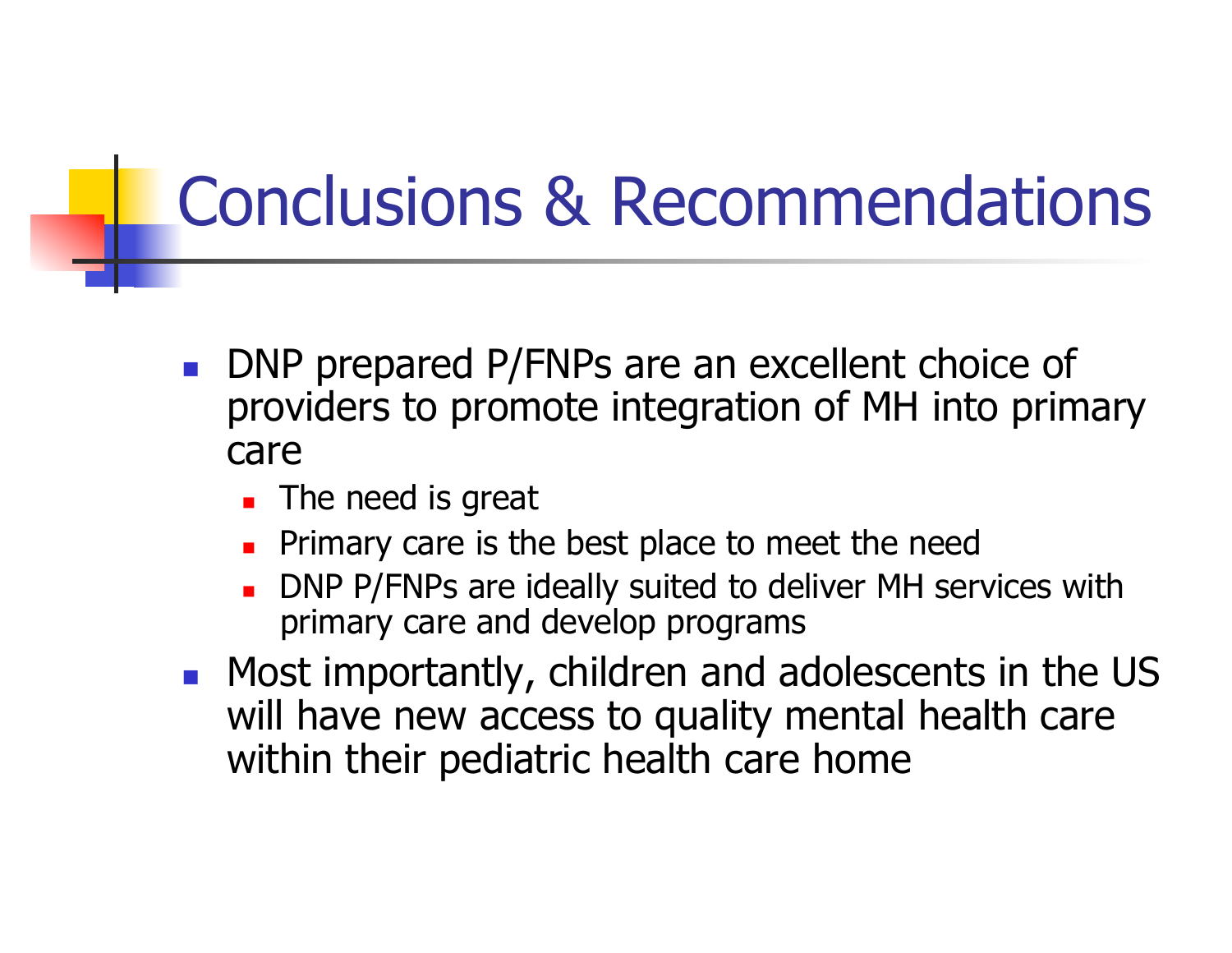

- **American Academy of Nurse Practitioners. (2007). Frequently asked questions. In American Academy of Nurse Practitioners. Retrieved 11/1/09 from** http://www.aanp.org/NR/rdonlyres/67BE3A60-6E44-42DF-9008- DF7C1F0955F7/0/09FAQsWhatIsAnNP.pdf.
- American Academy of Nurse Practitioners [AANP]. (2007). Nurse practitioner costeffectiveness. American Academy of Nurse Practitioners, Office of Health Policy. Washington, DC.
- **American Academy of Pediatrics [AAP] (2000). Insurance coverage of mental health and** substance abuse services for children and adolescents: A consensus statement. Pediatrics, 106(4), 860-862.
- American Academy of Pediatrics [AAP]. (2007) Children's mental health in primary care: http://www.aap.org/mentalhealth/mh2ch.html
- **Arizona State University College of Nursing and Health Innovation. (2009) KySS child and** adolescent mental health fellowship. Retrieved 11/1/09 from<br>http://nursingandhealth.asu.edu/ace/courses/kyss/index.htm.
- Arizona State University College of Nursing and Health Innovation. (2009) Child and adolescent mental health intervention specialist. Retrieved 11/1/09 from. http://nursingandhealth.asu.edu/programs/nursing/graduate/certificate/camh/index.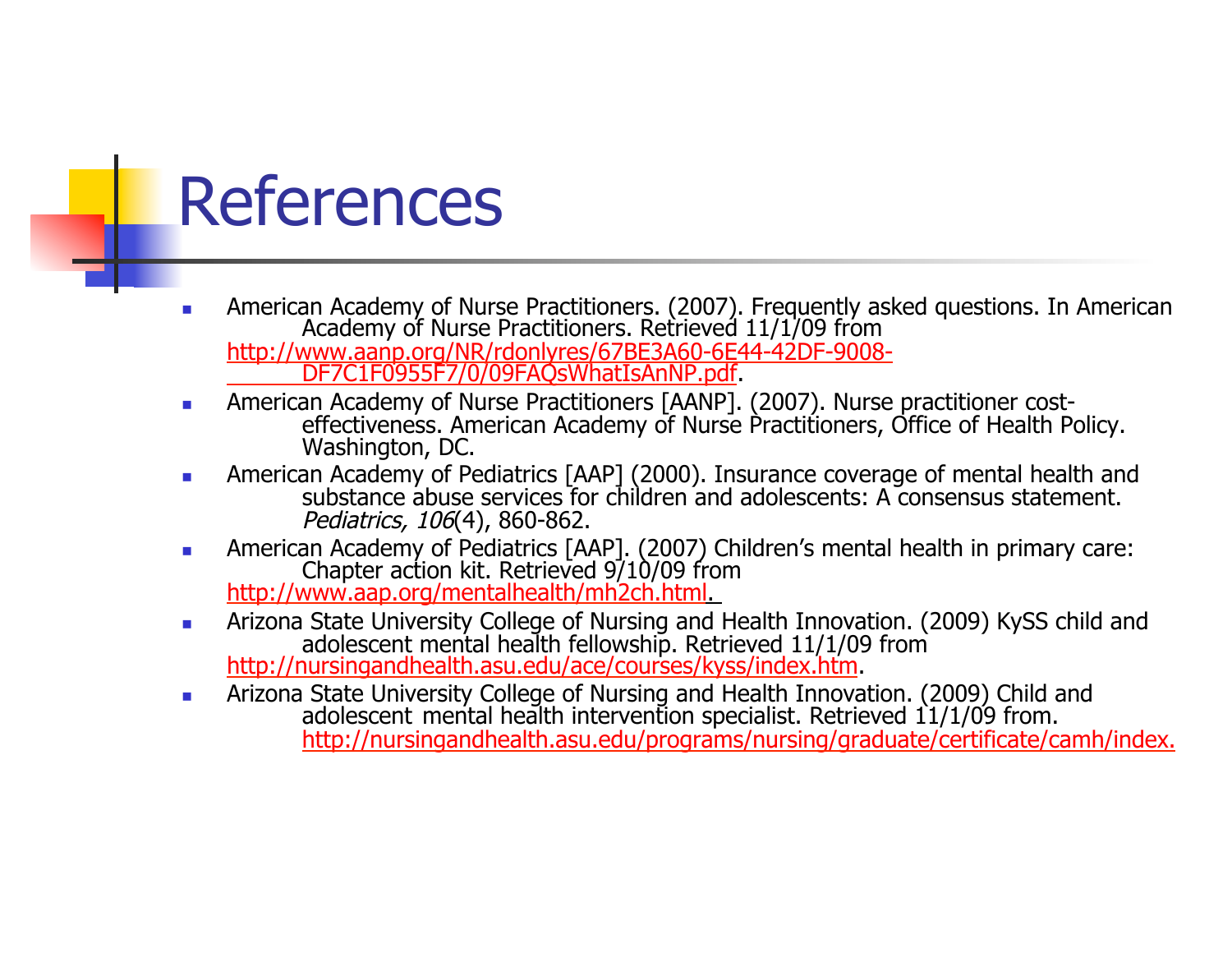- Campo, J., Shafer, S., Strohm, J., Lucas, A., Cassesse, C., Shaeffer, D., & Altman, H. (2005). Pediatric behavioral health in primary care: A collaborative approach. Journal of American Psychiatric Nurses Association, 11(5), 276-282.
- Committee on Health Care Access and Economics Task Force on Mental Health, American Academy of Child and Adolescent Psychiatry [AACAP]. (2009) Improving mental health services in primary care: Reducing administrative and financial barriers to access and collaboration. Pediatrics, 123(4), 1248-1251.
- Committee on Psychosocial Aspects of Child and Family Health and Task Force on Mental Health, American Academy of Pediatrics [AAP]. (2009). Policy statement- the future of pediatrics: Mental health competencies for pediatric primary care. Pediatrics. 124 (1), 410-417.
- Fellows of the American Academy of Nurse Practitioners Invitational Think Tank. (2007). Nurse practitioners: Promoting access to coordinated primary care. American Academy of Nurse Practitioners, Office of Health Policy. Washington, DC.
- **Hawkins-Walsh, E. & Stone, C. (2004)** A national survey of PNP curricula: Preparing pediatric nurse practitioners in behavioral mental health. Pediatric Nursing, 30(1) 72-79.
- Laurant, M., Reeves, D., Hermens, R., Braspenning, J., Grol, R., & Sibbald, B. (2004) Substitution of doctors by nurses in primary care. *Cochrane Database of Systematic Reviews Issue 4. Art. No.: CD001271. DOI: 10.1002/14651858.CD001271.pub2.*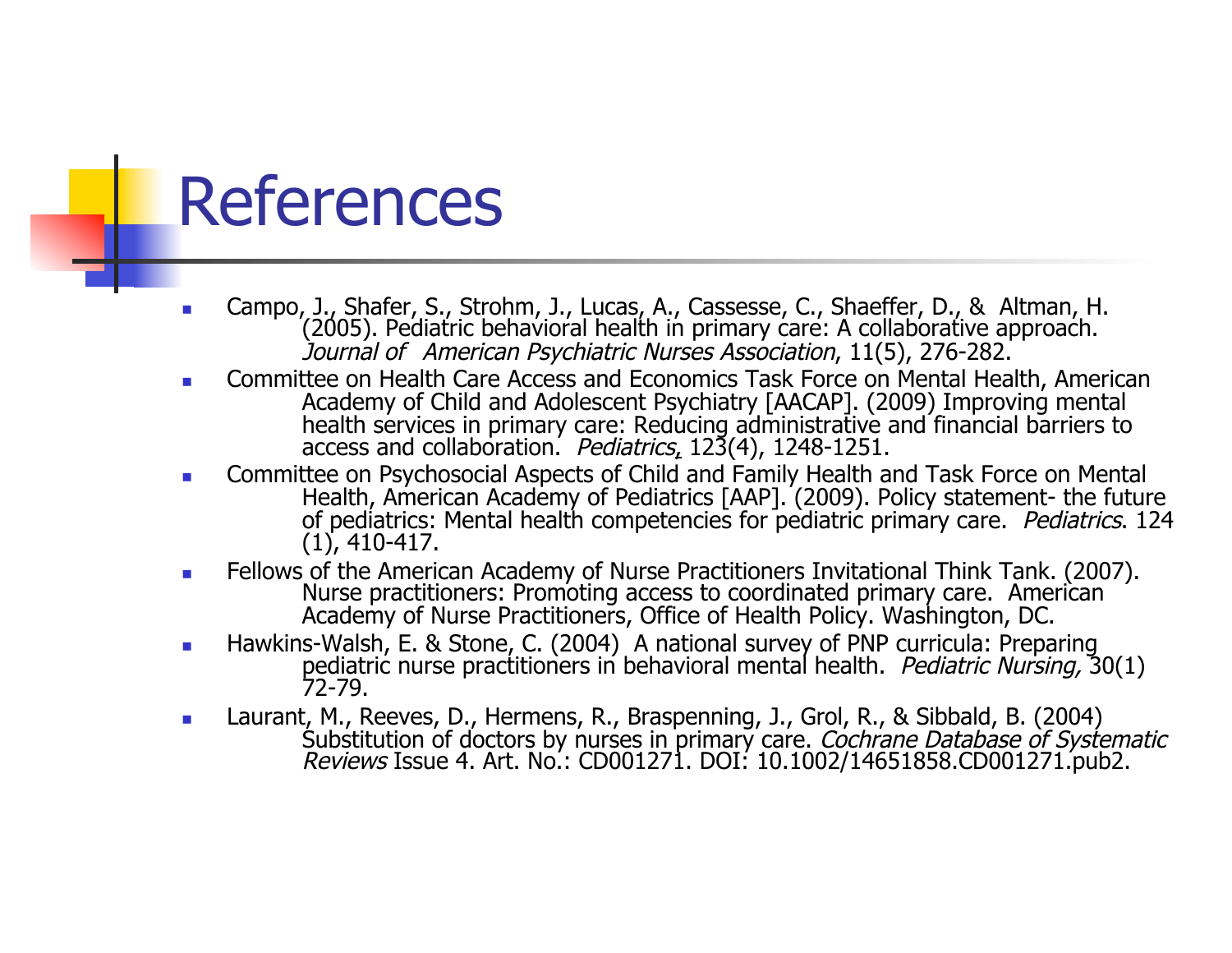- Lenz, E.R., Mundinger, M.O., Kane, R.L., Hopkins, S.C., & Lin, S.X., (2004). Primary care<br>- outcomes in patients treated by nurse practitioners or physicians: Two year follow up. Medical Care Research and Review. 283(1), 332-351.
- **McLarney, B. (2008). Sharing the evidence: the REACH institute teaches clinicians what's** working in the treatment of children. *Behavioral Healthcare*. 26-27.
- Medical Home Initiatives for Children with Special Needs Project Advisory Committee,<br>American Academy of Pediatrics [AAP] (2002) The medical home. *Pediatrics*.<br>110(1), 184-186.
- Melnyk, B.M., Brown, H.E., Jones, D.C., Kreipe, R., & Novak, J. (Eds) (2003). Improving the mental /psychosocial health of US children and adolescents: Outcomes and implementation strategies from the national KySS summit. Journal of Pediatric Health Care. 17(6). S1-S24.
- Melnyk, B.M., Hawkins-Walsh, E., Beauchesne, M., Brandt, P., Crowley, A., Choi, M., & Greenburg, E. (2009) Strengthening PNP curricula in mental/behavioral health and evidence based practice. Journal of Pediatric Health Care. In press1-14.
- **Melnyk, B.M. & Moldenhauer, Z. (2006). The KySS Guide to Child and Adolescent Mental** Health Screening, Early Intervention and Health Promotion. National Association of Pediatric Nurse Practitioners: Cherry Hill, NJ:
- **Mundinger, M.O. Kane, R.L. and Lenz, E.R. (2000). Primary care outcomes in patients** treated by nurse practitioners or physicians. Journal of the American Medical Association. 283(1), 59-68.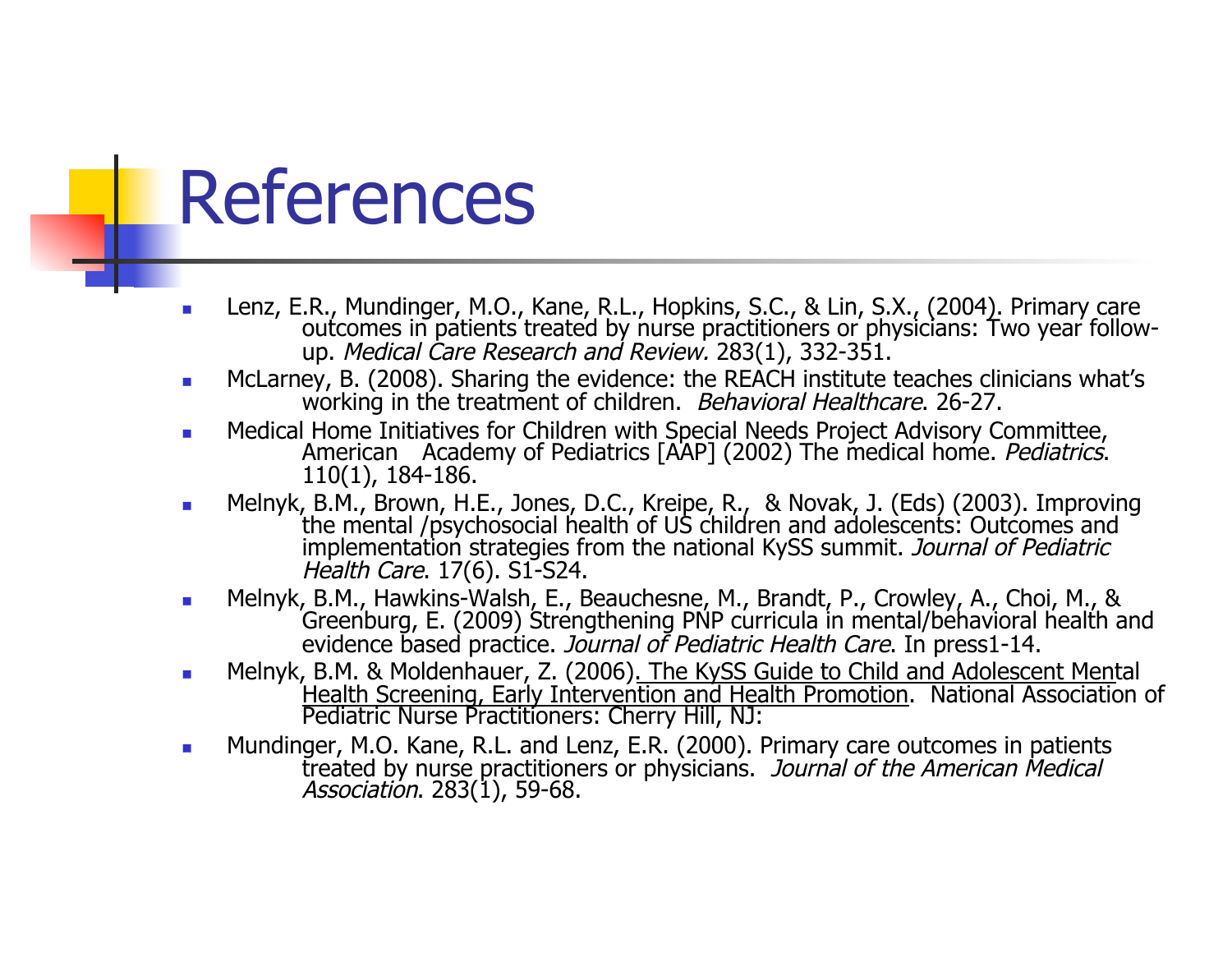- Interpretional Association of Pediatric Nurse Practitioners [NAPNAP]. (2009) NAPNAP position<br>statement on pediatric health care/medical home: Key issues on delivery, reimbursement, and leadership. Journal of Pediatric Health Care, 23(3). 23A-24A.
- National Association of Pediatric Nurse Practitioners [NAPNAP]. (2007) NAPNAP position statement on the integration of mental health care in pediatric primary care settings. Journal of Pediatric Health Care, 21(5), 29A-30A.
- **National Institute for Health Care Management [NICHM]. (2009). Strategies to support the** integration of mental health into pediatric primary care. Issue paper. In NICHCM Foundation. Retrieved 10/15/09, from http://nihcm.org/pdf/PediatricMH-FINAL.pdf.
- Newcorn, J. & Ivanov, I. (2007) Psychopharmacologic treatment of attention deficit/<br>hyperactivity disorder and disruptive behavior disorders. *Pediatric Annals*, 36 (9), 564-574.
- Rushton, J., Bruckman, D., & Kelleher, K. (2002). Primary care referral of children with psychosocial problems. Archives of Pediatric and Adolescent Medicine, 156 (6), 592-598.
- **Shafer, S., Van Cleve, S.N., & Kaufmann, J. (2009) Improving nurse practitioner knowledge,** comfort, and practice for common pediatric mental health disorders within primary care: a pilot study. Manuscript submitted for publication.
- **Stancin, T., Perrin, E. & Ramirez, L. (2009) Pediatric psychology and primary care.. In** Roberts, M.C. and Steele, R. G. (Eds) Handbook of Pediatric Psychology, 4th Ed.<br>Guilford Press, New York. p 630-646.